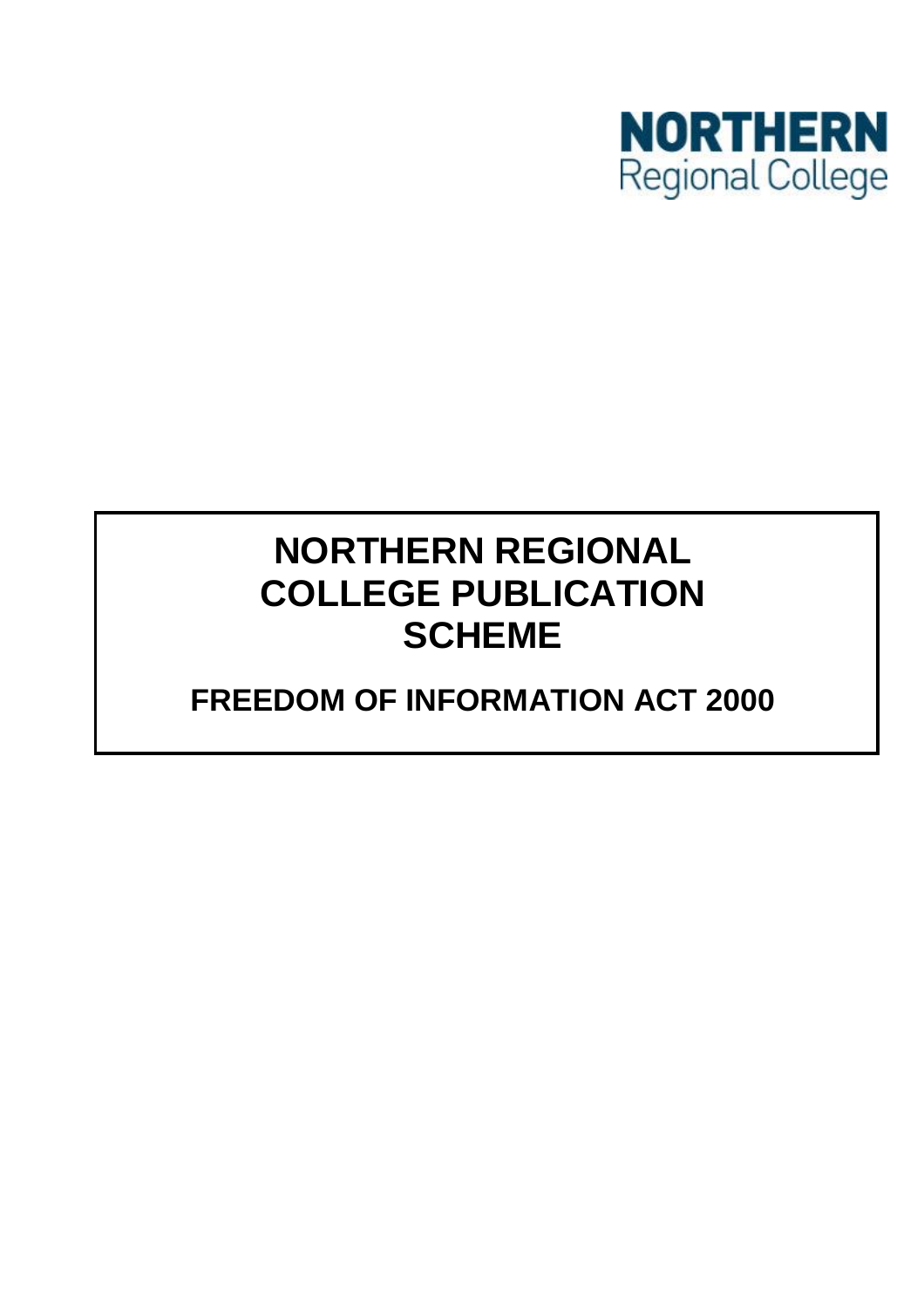### **CONTENTS**

## Contents

| 2.  |  |
|-----|--|
| 3.  |  |
| 4.  |  |
| 5.  |  |
| 6.  |  |
| 7.  |  |
| 8.  |  |
| 1.0 |  |
| 2.  |  |
| 3.  |  |
| 4.  |  |
| 5.  |  |
| 6.  |  |
| 7.  |  |
| 8.  |  |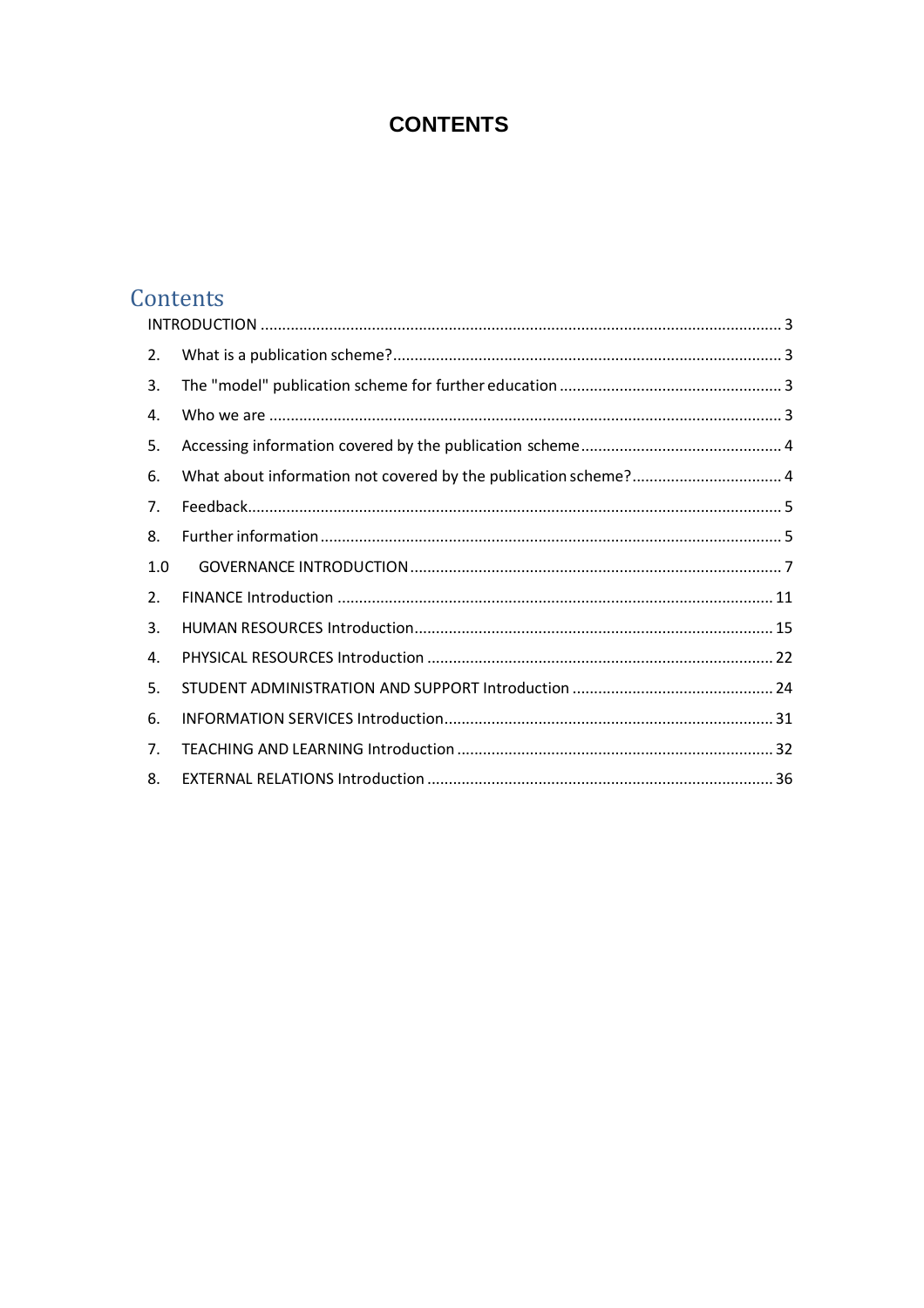#### <span id="page-2-0"></span>**INTRODUCTION**

- **1.** Legal requirement
	- 1.1 Adopting a publication scheme is a requirement of the Freedom of Information Act 2000. This Act promotes greater openness and accountability across the public sector by requiring all "public authorities" to make information available proactively, through a publication scheme.
	- 1.2 "Public authorities" are defined in the Act and include universities, further education colleges and sixth form colleges.

#### <span id="page-2-1"></span>**2. What is a publication scheme?**

- 2.1 A publication scheme is a document which describes the information a public authority publishes, or intends to publish. In this context, "publish" means to make information available, routinely. These descriptions are called "classes of information". The scheme is not a list of the actual publications, because this will change as new material is published or existing material revised. It is, however, the public authority's **commitment** to make available the information described.
- 2.2 A publication scheme must set out the classes, or categories, of information published. It must also make clear how the information described can be accessed and whether or not charges will be made.

#### <span id="page-2-2"></span>**3. The "model" publication scheme for further education**

- 3.1 Northern Regional College ("the College") has adopted the model publication scheme developed for the Further Education sector and is therefore committed to publishing the information it describes.
- 3.2 This model is designed for further education colleges across England, Wales and Northern Ireland. The purpose of the model is to save colleges duplicating effort in producing individual schemes and to assist the public in accessing information from across the sector. However, to reflect the diversity in size and function of a college, a number of optional classes of information are included. As a result, models within the sector will vary slightly. Any optional classes relevant to us have been included in our scheme.

#### <span id="page-2-3"></span>**4. Who we are**

4.1 On 1st August 2007, the Causeway College, East Antrim Institute of Further and Higher Education and North East Institute of Further and Higher Education were merged to form Northern Regional College. The College covers campuses currently at Antrim, Ballymena, Ballymoney, Coleraine, Felden, Larne, Magherafelt and Newtownabbey.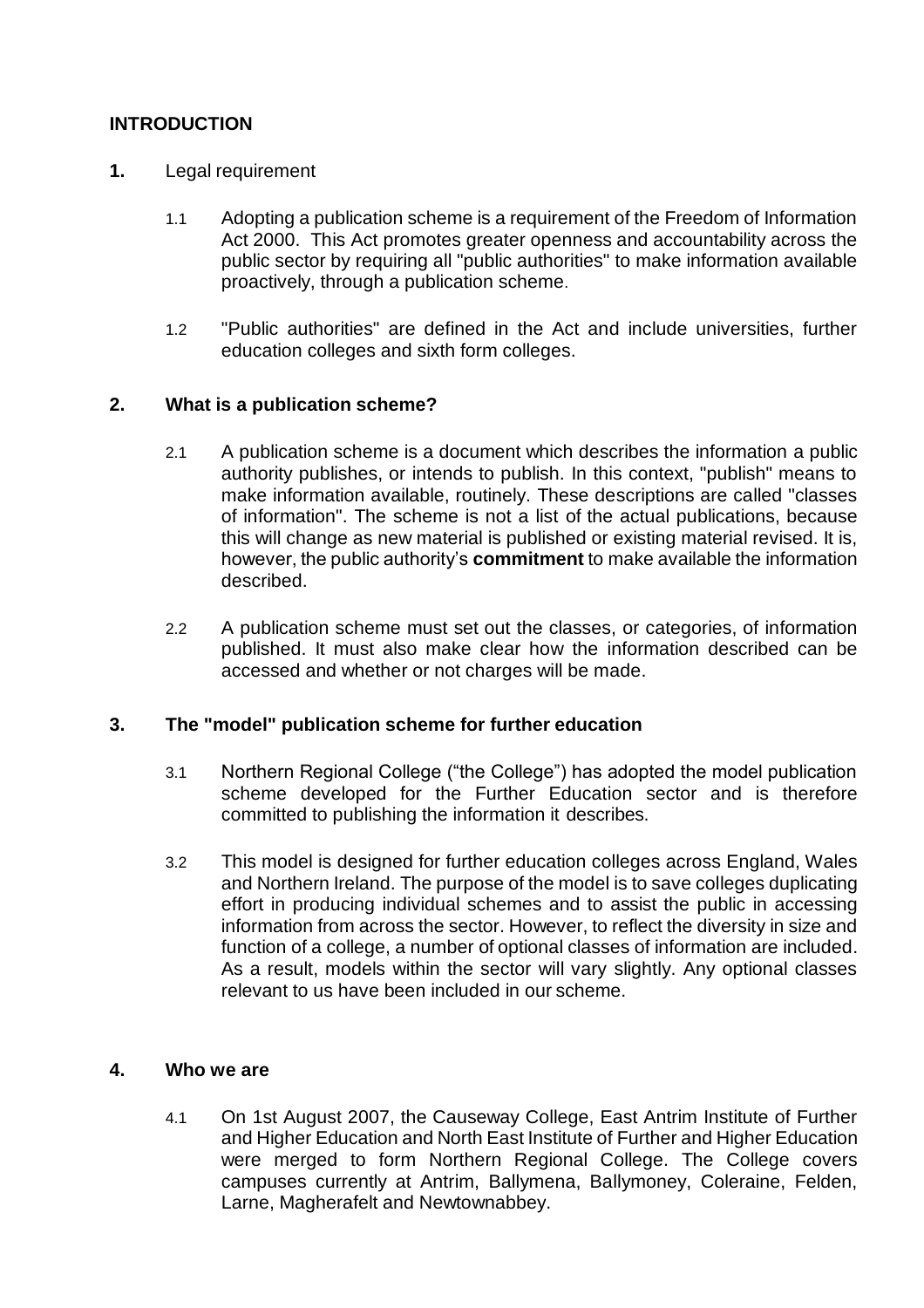4.2 The three merged colleges came together at a critical time in the development of the further education sector in Northern Ireland. The merger will ultimately result in an enhanced learning experience for students and wider access to progression routes.

#### <span id="page-3-0"></span>**5. Accessing information covered by the publication scheme**

- 5.1 The classes of information we publish are described in the second part of the scheme.
- 5.2 Next to each class we have indicated the manner in which the information described will be available. Normally the College will make no charge for the provision of information. However, the College reserves the right to make a charge where administration costs, e.g. photocopying, postage, etc., are significant.
- 5.3 To request information available through our publication scheme, please contact:

Deborah Kerr Head of Performance and Planning Northern Regional College 22 Moneymore Road **Magherafelt** BT45 6AE

Tel: 028 79632462 E-mail: [foi@nrc.ac.uk](mailto:foi@nrc.ac.uk)

5.4 Please note that a publication scheme relates to "published" information. Therefore, material covered has already been prepared in a format ready for distribution.

#### <span id="page-3-1"></span>**6. What about information not covered by the publication scheme?**

- 6.1 Since 1 January 2005 you have the right, under the Freedom of Information Act 2000, to request any information held by a public authority which it has not already made available through its publication scheme.
- 6.2 Requests will have to be made in writing and, in general, public authorities will have 20 working days to respond. They may charge a fee, which will have to be calculated according to Fees Regulations. They will not be required to release information to which an exemption in the Act legitimately applies. However, public authorities may be required to explain to the applicant why they are not releasing information and they may also have to justify this to the Information Commissioner.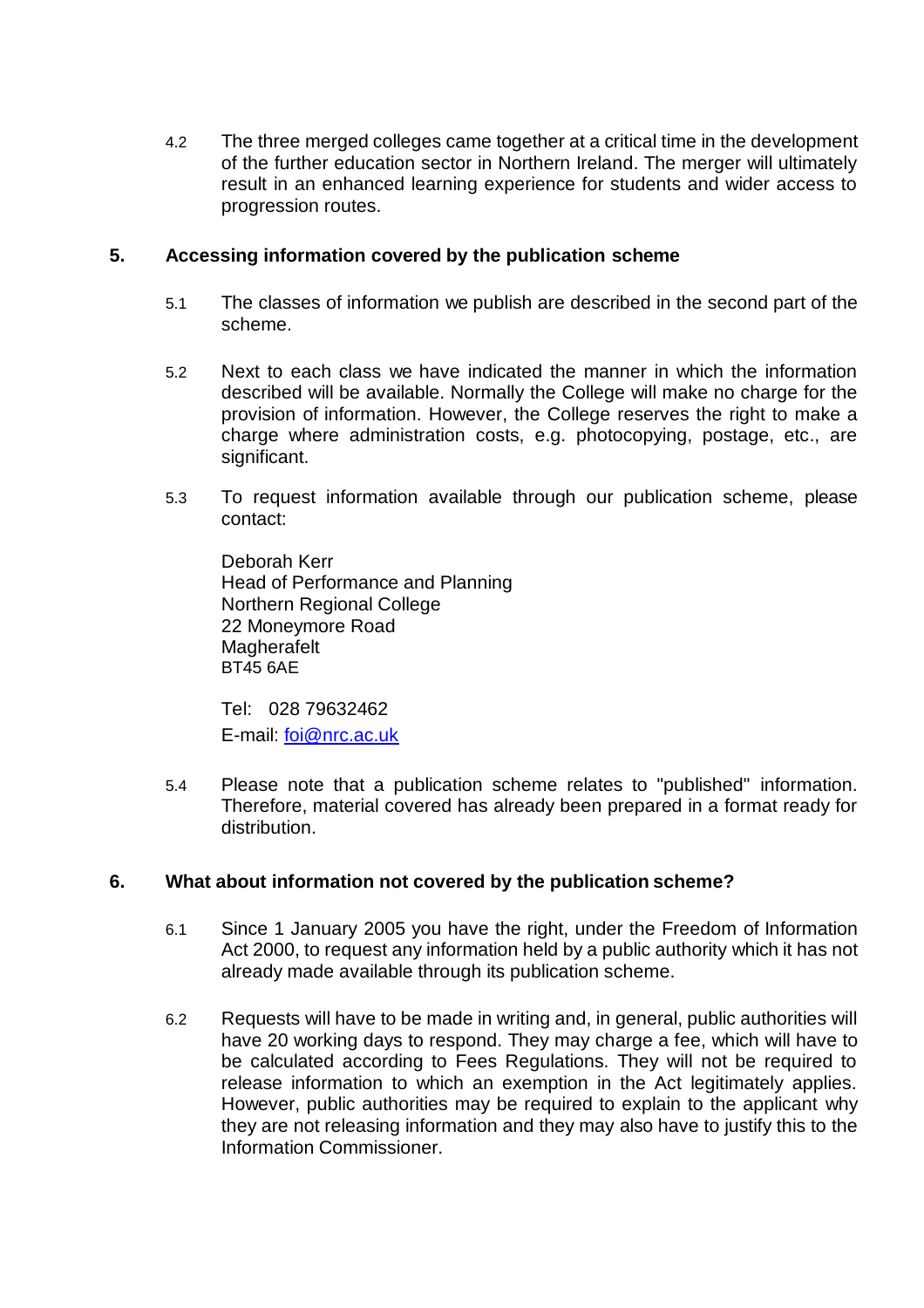#### <span id="page-4-0"></span>**7. Feedback**

7.1 It is important that this publication scheme meets your needs. If you find the scheme difficult to understand, please let us know. We also welcome suggestions as to how our scheme might be improved. Any questions, comments or complaints about this scheme should be sent in writing to the Publication Scheme Coordinator:

Head of Performance and Planning Northern Regional College 22 Moneymore Road **Magherafelt** BT45 6AE

Tel: 028 79632462 E-mail: [foi@nrc.ac.uk](mailto:foi@nrc.ac.uk)

7.2 If we are unable to resolve any complaint, you can complain to the Information Commissioner, the independent body who oversees the Freedom of Information Act:

Information Commissioner Wycliffe House Water Lane Wilmslow Cheshire SK9 5AF

Or

The Information Commissioner's Office – Northern Ireland 51 Adelaide Street Belfast BT2 8FE

Telephone: 028 9026 9380 Fax: 028 9026 9388

Email: [ni@ico.gsi.gov.uk](mailto:ni@ico.gsi.gov.uk)

#### <span id="page-4-1"></span>**8. Further information**

More information about the Freedom of Information Act is available on the Information Commissioner's website at:

[www.ico.gov.uk](http://www.ico.gov.uk/)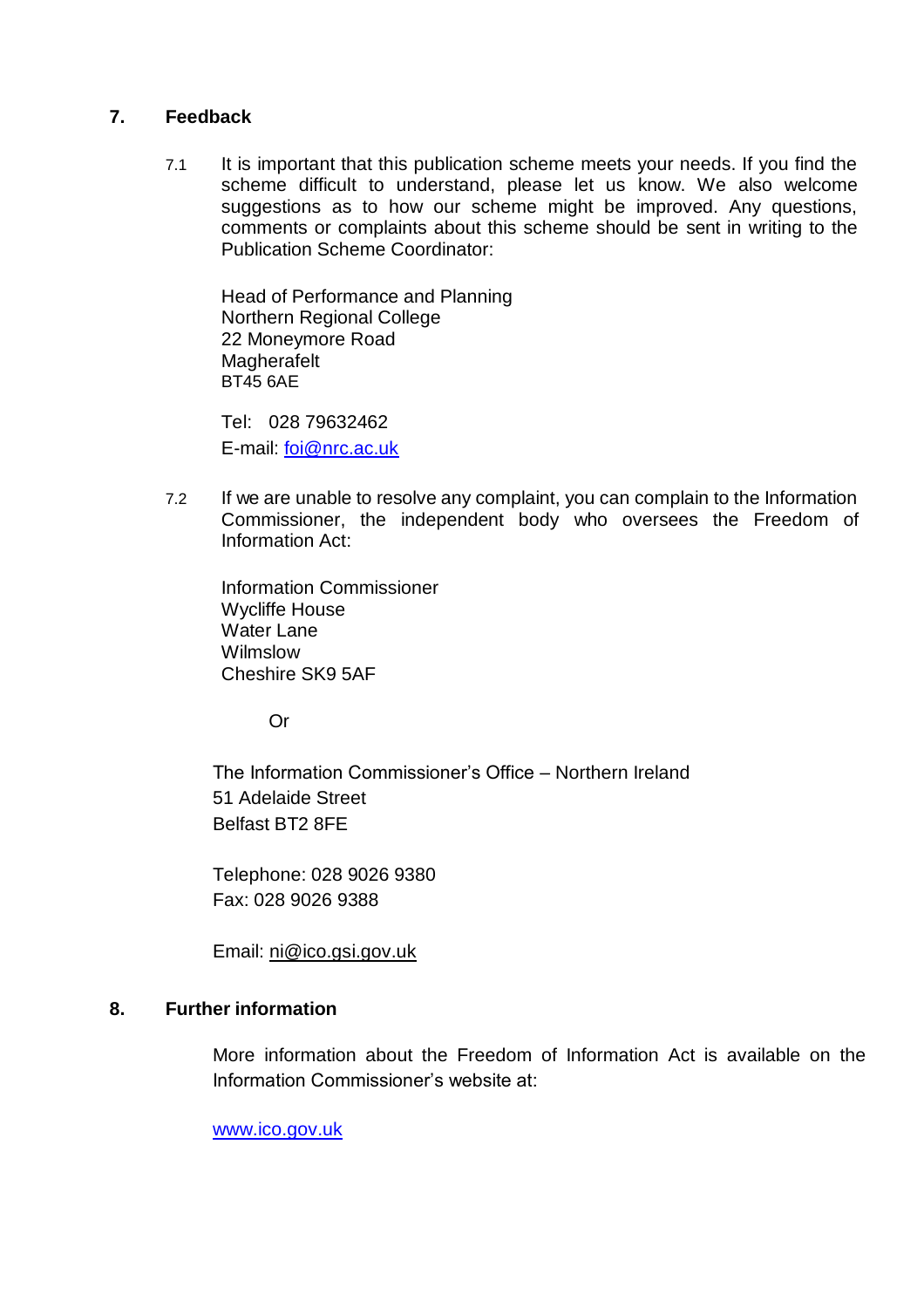#### **COPYRIGHT**

The material available through this Publication Scheme is subject to the College's copyright unless otherwise indicated. Unless expressly indicated on the material to the contrary, it may be reproduced free of charge in any format or medium, provided it is reproduced accurately and not used in a misleading manner. Where any of the copyright items in this Scheme are being republished or copied to others, you must identify the source of the material and acknowledge the copyright status. Permission to reproduce material does not extend to any material accessed through the Publication Scheme that is the copyright of third parties. You must obtain authorisation to reproduce such material from the copyright holders concerned. For HMSO Guidance Notes on a range of copyright issues, see the HMSO website:

[www.hmso.gov.uk/guides.htm](http://www.hmso.gov.uk/guides.htm)

or contact:

HMSO Licensing Division St Clement's House 2-16 Colegate Norwich NR3 1BQ Tel: 01603 621000 Fax: 01603 723000 E-mail: HMSO Licensing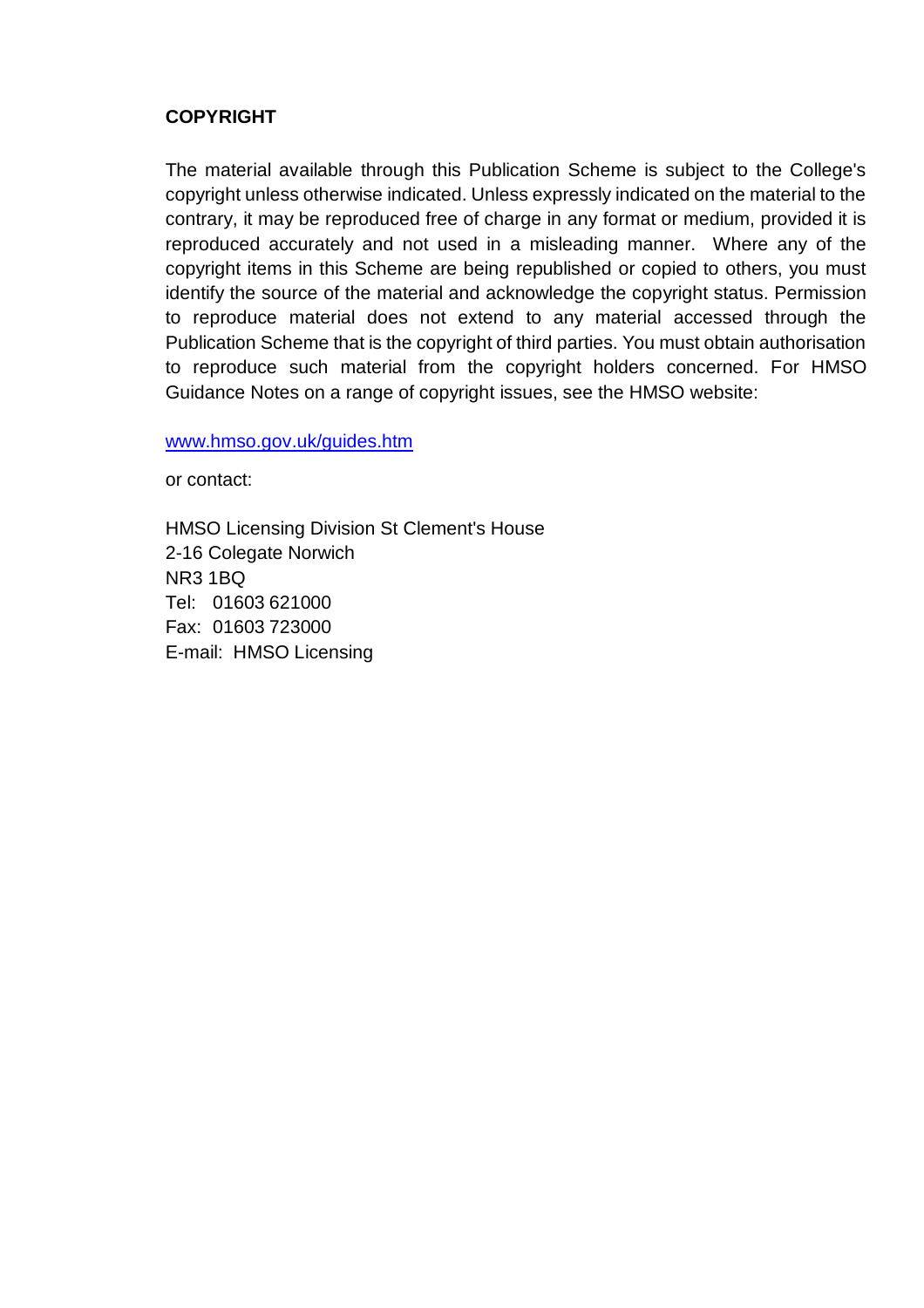#### <span id="page-6-0"></span>**1.0 GOVERNANCE INTRODUCTION**

This section covers information relating to the way the College is governed and how decisions are made. It includes information on the legal status of the College, which individual member of staff or group within the organisation is responsible for specific functions and where they fit in the overall structure of the organisation. In some instances information from committee minutes will be exempt from disclosure where it contains personal information, information that may damage the commercial interests of the College or that may threaten the health and safety of specific individuals.

|     | <b>CLASS</b>              | <b>DESCRIPTION</b>                                                                                                                                                                                                                                                                                                                                                                                                                                                                                                                                                                                                                                                                                                                                                                                                                                          | <b>MANNER</b>                   | <b>FEE</b> |
|-----|---------------------------|-------------------------------------------------------------------------------------------------------------------------------------------------------------------------------------------------------------------------------------------------------------------------------------------------------------------------------------------------------------------------------------------------------------------------------------------------------------------------------------------------------------------------------------------------------------------------------------------------------------------------------------------------------------------------------------------------------------------------------------------------------------------------------------------------------------------------------------------------------------|---------------------------------|------------|
| 1.1 | Legal<br><b>Framework</b> | This class contains information<br>relating to how the College was<br>established and its standing<br>from the point of view of the<br>law. Ultimately the corporate<br>status of some FE<br>"corporations" will be conferred<br>by the relevant statutes, in<br>particular the Education Reform<br>Act of 1988 and the Further and<br>Higher Education Act 1992.<br>The actual legislation is often<br>already publicly available, for<br>example, on the HMSO website<br>(www.legislation.hmso.gov.uk/a<br>cts) and need not be duplicated.<br>Every educational institution<br>(University, Further or Higher<br>Education College) has a legal<br>basis, which forms its legal<br>status. This legal status can<br>have been obtained in a variety<br>of ways such as by Instruments<br>and Articles of Government,<br>Charter or an Act of Parliament. |                                 |            |
|     |                           | 1.1.1<br><b>Legal Status</b><br>The legal status of the College<br>was established by the Further<br>Education (Northern Ireland)<br>Order 1997.                                                                                                                                                                                                                                                                                                                                                                                                                                                                                                                                                                                                                                                                                                            | Available from<br>www.tso.co.uk |            |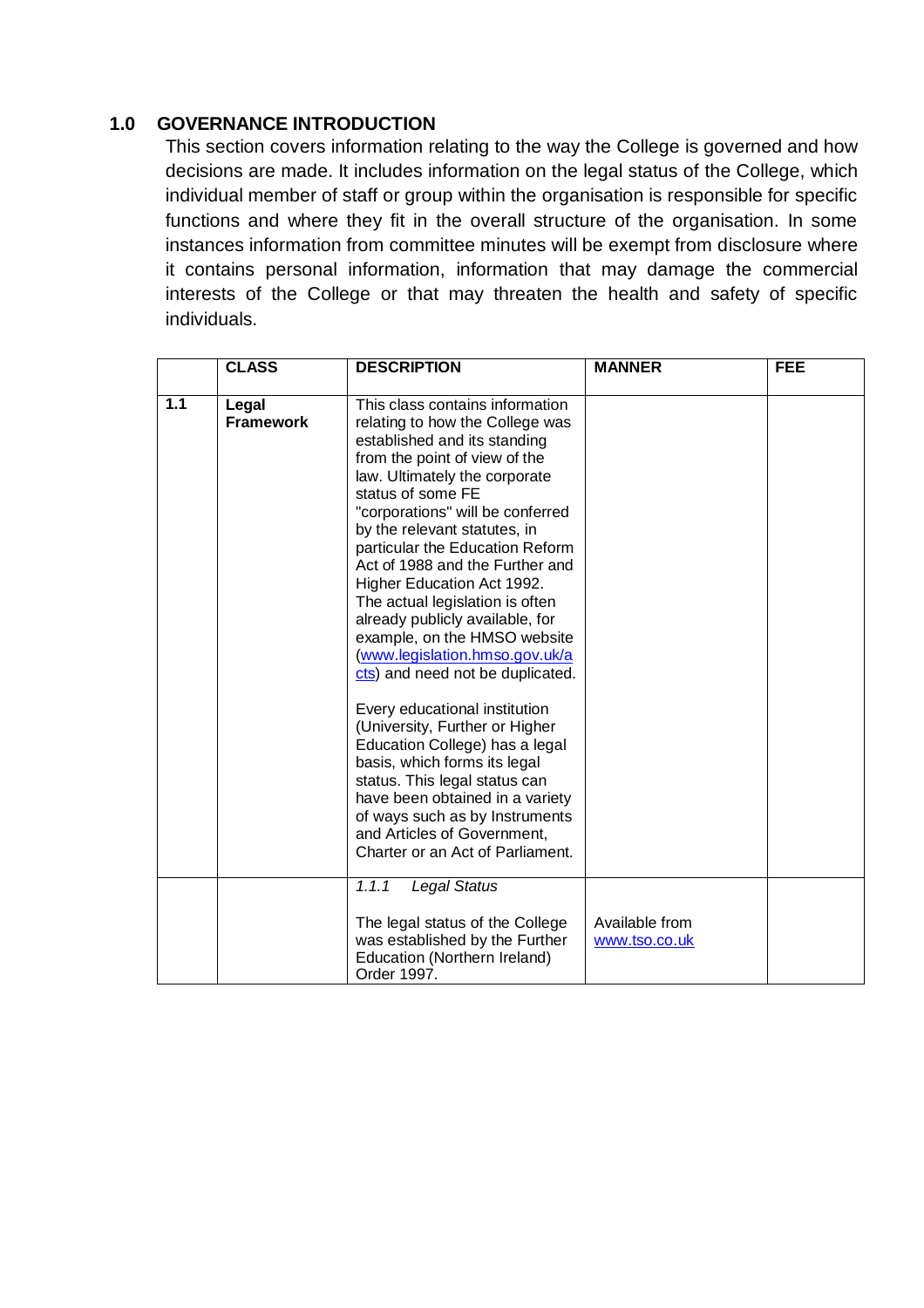|                  | <b>CLASS</b>                                       | <b>DESCRIPTION</b>                                                                                                                                                                                                          | <b>MANNER</b>                                                                                                 | <b>FEE</b> |
|------------------|----------------------------------------------------|-----------------------------------------------------------------------------------------------------------------------------------------------------------------------------------------------------------------------------|---------------------------------------------------------------------------------------------------------------|------------|
|                  |                                                    | 1.1.2<br>Articles of<br>Government<br>In accordance with the<br>requirements of Article 11 of the<br>above Order, the Articles of<br>Government provide for the<br>functions and responsibilities of<br>the Governing Body. | Paper or electronic copy<br>(i)<br>from Secretary to the<br>Governing Body.<br>Website: www.nrc.ac.uk<br>(ii) |            |
|                  |                                                    | 1.1.3<br>Instruments of<br>Government<br>Similarly, the Instruments of<br>Government provide for the<br>constitution of Northern<br>Regional College of Further and<br>Higher Education.                                    | Paper or electronic copy<br>(i)<br>from Secretary to the<br>Governing Body.<br>Website: www.nrc.ac.uk<br>(ii) |            |
|                  |                                                    | Charitable<br>1.1.4<br><b>Treatment</b><br>The treatment of the College as<br>a charity for taxation purposes<br>is confirmed by correspondence<br>from the Inland Revenue                                                  | Paper copy from Chief<br><b>Operating Officer</b>                                                             |            |
| $\overline{1.2}$ | How the<br><b>College is</b><br>Organised          | This class contains information<br>relating to how the individual<br>units of the College are<br>organised and where each unit<br>fits in the overall structure of the<br>College.                                          |                                                                                                               |            |
|                  |                                                    | 1.2.1<br><b>Organisational Chart</b><br>College Organisational chart<br>shows where each unit fits into<br>the overall structure.<br>(Cross-reference 7.3.8)                                                                | Paper or electronic copy from<br>Vice Principal for HR &<br>Organisational Development                        |            |
| $1.3$            | Information on<br><b>College</b><br><b>Context</b> | This class includes information<br>to be made available by FE<br>corporations.                                                                                                                                              |                                                                                                               |            |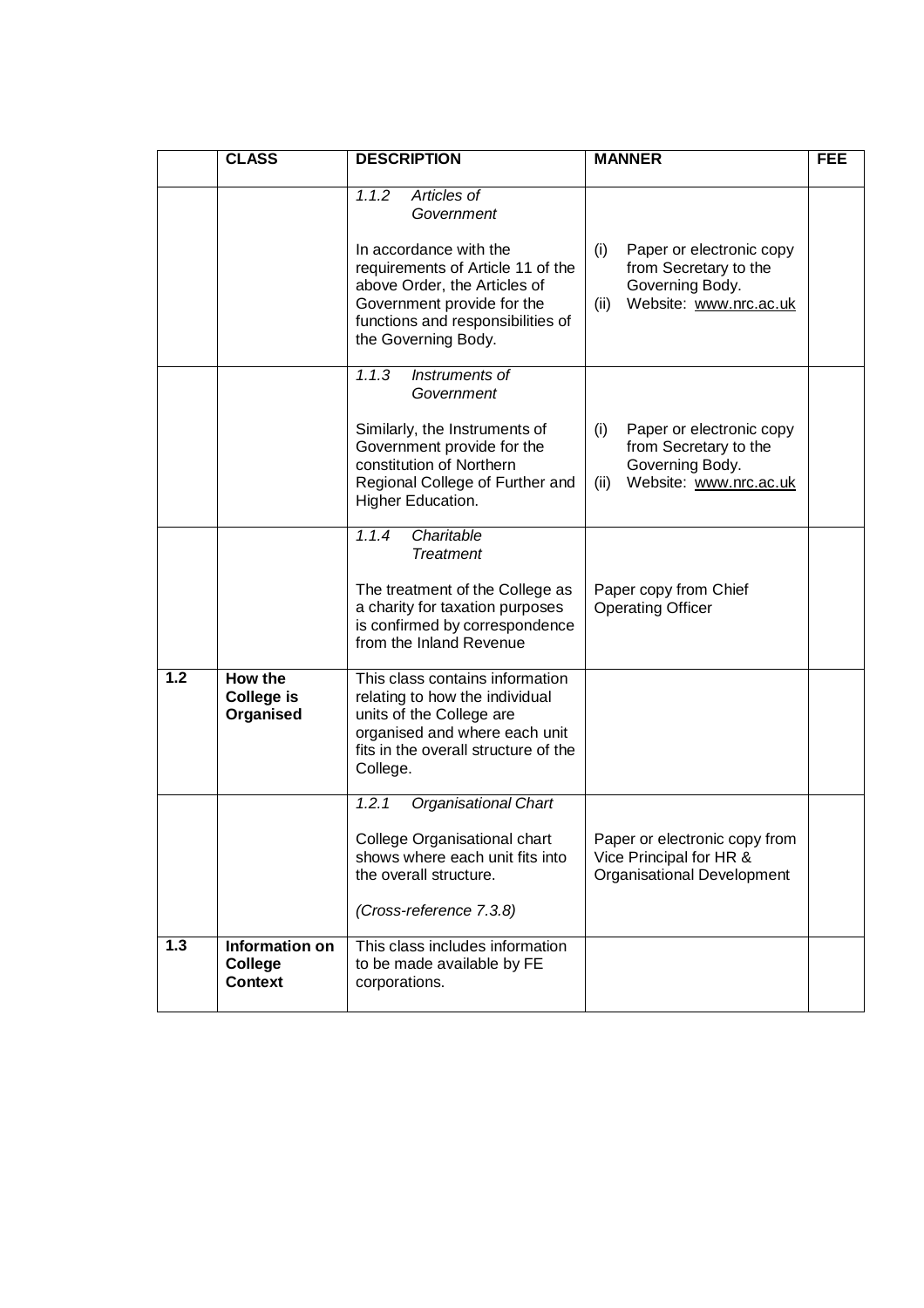|     | <b>CLASS</b>                   | <b>DESCRIPTION</b>                                                                                                                                                                    | <b>MANNER</b>                                                                                                 | <b>FEE</b> |
|-----|--------------------------------|---------------------------------------------------------------------------------------------------------------------------------------------------------------------------------------|---------------------------------------------------------------------------------------------------------------|------------|
|     |                                | 1.3.1<br>Vision and strategic<br>aims<br>Statement of general strategic<br>intent developed by the<br>Governing Body.                                                                 | Paper or electronic copy<br>(i)<br>from Secretary to the<br>Governing Body.<br>Website: www.nrc.ac.uk<br>(ii) |            |
| 1.4 | <b>Management</b><br>Structure | This class contains information<br>relating to how the College's<br>management structure is<br>organised and the function and<br>purpose of each part of the<br>management structure. |                                                                                                               |            |
|     |                                | 1.1.4<br>Governing Body - List<br>of Members<br>This is a list of the members of<br>the Governing body, with an<br>indication of which category<br>they represent.                    | Paper or electronic copy<br>(iii)<br>from Secretary to the<br>Governing Body.<br>(iv) Website: www.nrc.ac.uk  |            |
|     |                                | 1.4.2<br>Governing Body -<br>Calendar of<br>Meetings<br>Lists the dates of all meetings<br>of the Governing Body and its<br>committees for the current year.                          | (i)<br>Paper or electronic copy<br>from Secretary to the<br>Governing Body.<br>(ii)<br>Website: www.nrc.ac.uk |            |
|     |                                | 1.4.3<br>Governing Body -<br>Members of<br>Committees<br>List of members of Governing<br>Body committees as constituted<br>on 1 August 2007 or<br>subsequently.                       | (i)<br>Paper or electronic copy<br>from Secretary to the<br>Governing Body.<br>Website: www.nrc.ac.uk<br>(ii) |            |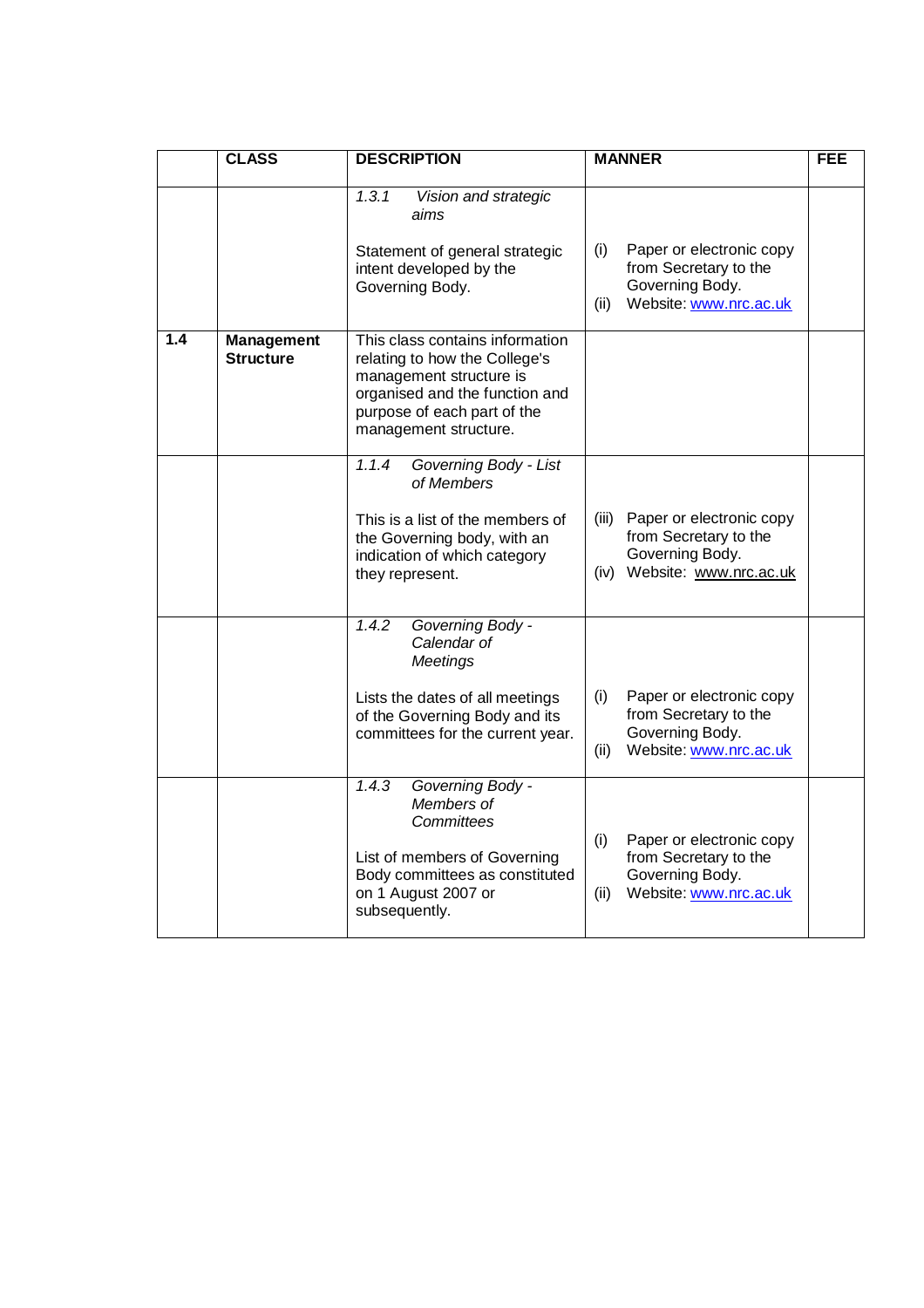| <b>CLASS</b> | <b>DESCRIPTION</b>                                                                                                                                                                                         | <b>MANNER</b>                                                                                                             | <b>FEE</b> |
|--------------|------------------------------------------------------------------------------------------------------------------------------------------------------------------------------------------------------------|---------------------------------------------------------------------------------------------------------------------------|------------|
|              | Governing Body - Minutes<br>1.4.4<br>оf<br><b>Meetings</b>                                                                                                                                                 |                                                                                                                           |            |
|              | Minutes of Meetings of College<br>Governing Body. Minutes edited to<br>remove sensitive material and<br>references to individuals.                                                                         | Paper or electronic copy<br>(i)<br>from Secretary to the<br>Governing Body.<br>Website: www.nrc.ac.uk<br>(ii)             |            |
|              | 1.4.5 Membership of Senior<br>Leadership Team<br>List of members with designation.                                                                                                                         | Paper or electronic copy from<br>PA to Vice Principal.                                                                    |            |
|              | 1.4.6<br>Senior Leadership Team<br>Minutes<br>Minutes of meetings of Senior<br>Leadership Team.                                                                                                            | Paper or electronic copy from<br>PA to Chief Executive.                                                                   |            |
|              | 1.4.7<br>College<br>Calendar -Current<br>Gives details of the student year<br>and details of when the College will<br>be closed.                                                                           | (i)<br>Paper or electronic copy<br>from PA to Vice<br>Principal.<br>Website: www.nrc.ac.uk<br>(ii)<br>(iii)<br>Prospectus |            |
|              | 1.4.8<br>Code of Conduct<br>For members of<br>Governing Body                                                                                                                                               | Paper or electronic copy from<br>Secretary to the Governing<br>Body.                                                      |            |
|              | Procedure for selection of<br>1.4.9<br>staff and student<br>representative members                                                                                                                         | Paper or electronic copy from<br>Secretary to the Governing<br>Body.                                                      |            |
|              | 1.4.10 Summary of College<br>Development Plan<br>The Governing Body steers the<br>College by determining high-level<br>strategic statements, which form the<br>bedrock of the College<br>Development Plan. | Paper or electronic copy from<br>PA to Chief Executive.                                                                   |            |
|              | 1.4.11 ILT Plan<br>Strategic Plan for Information and<br>Learning Technologies.                                                                                                                            | Paper or electronic copy from<br>PA to Vice Principal.                                                                    |            |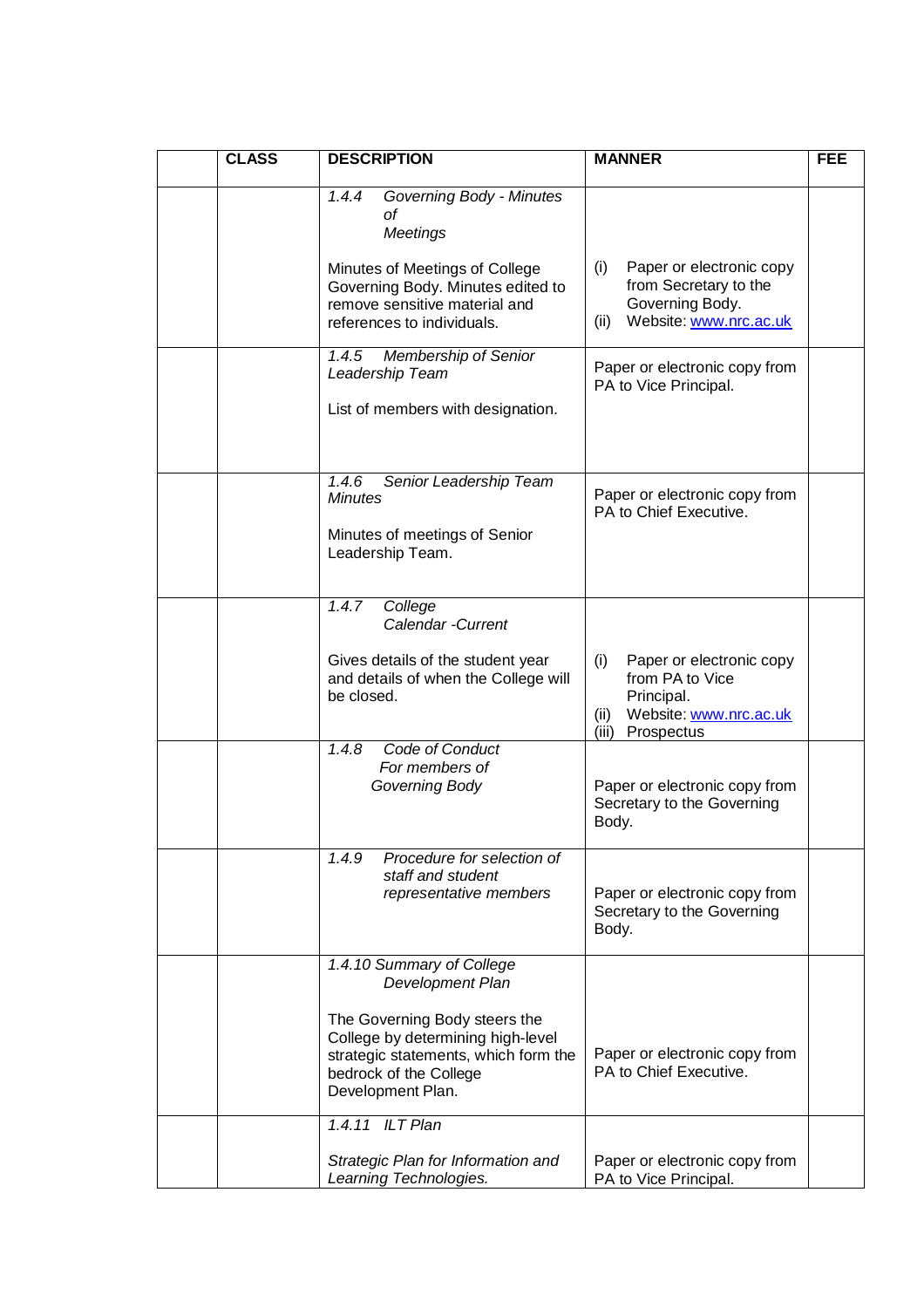#### <span id="page-10-0"></span>**2. FINANCE Introduction**

This section covers information on the College's strategy and management of financial resources. The Finance Division provides accounting, procurement and contracting services, helping to make best use of resources and fulfilling statutory responsibilities. Information that may damage the College's commercial interests will be excluded from publication.

|     | <b>CLASS</b>   | <b>DESCRIPTION</b>                                                                                                                                                                                                                                                                                                                                                                                                                                              | <b>MANNER</b>                                                                                                                                                                                   | <b>FEE</b> |
|-----|----------------|-----------------------------------------------------------------------------------------------------------------------------------------------------------------------------------------------------------------------------------------------------------------------------------------------------------------------------------------------------------------------------------------------------------------------------------------------------------------|-------------------------------------------------------------------------------------------------------------------------------------------------------------------------------------------------|------------|
| 2.1 | <b>Finance</b> | See below for examples.                                                                                                                                                                                                                                                                                                                                                                                                                                         |                                                                                                                                                                                                 |            |
|     |                | 2.1.1<br><b>Accounts</b><br>The full Financial<br>Statements, in the form<br>laid down by the<br>Department of<br>Employment and<br>Learning, are produced<br>annually for each year to<br>31st July. These<br>accounts cover all<br>aspects of the College's<br>financial activities.                                                                                                                                                                          | The latest Annual Report and<br><b>Financial Statements,</b><br>including the full audited<br>Accounts, are available, in<br>paper and electronic form,<br>from the Chief Operating<br>Officer. |            |
|     |                | 2.1.2<br><b>Budgets</b><br>Budgets are prepared as<br>detailed in the Resource<br><b>Planning Section below</b><br>(2.2).<br>2.1.3                                                                                                                                                                                                                                                                                                                              | A copy of the latest budget is<br>available from the Chief<br>Operating Officer.                                                                                                                |            |
|     |                | Contracting<br>Procedures for placing<br>contracts by the College<br>are as detailed in the<br>Financial Memorandum.<br>The Financial<br>Memorandum sets out<br>the conditions which must<br>be met by the College in<br>order to continue<br>receiving its recurrent<br>grant from the<br>Department for<br>Employment and<br>Learning.<br>The College would<br>normally review all<br>contracts on a regular<br>basis and would seek the<br>assistance of the | A copy of the relevant section<br>of the Financial Memorandum<br>is available from the Chief<br>Operating Officer.                                                                              |            |
|     |                | <b>Government Procurement</b><br>Service when new<br>contracts are being<br>placed.                                                                                                                                                                                                                                                                                                                                                                             |                                                                                                                                                                                                 |            |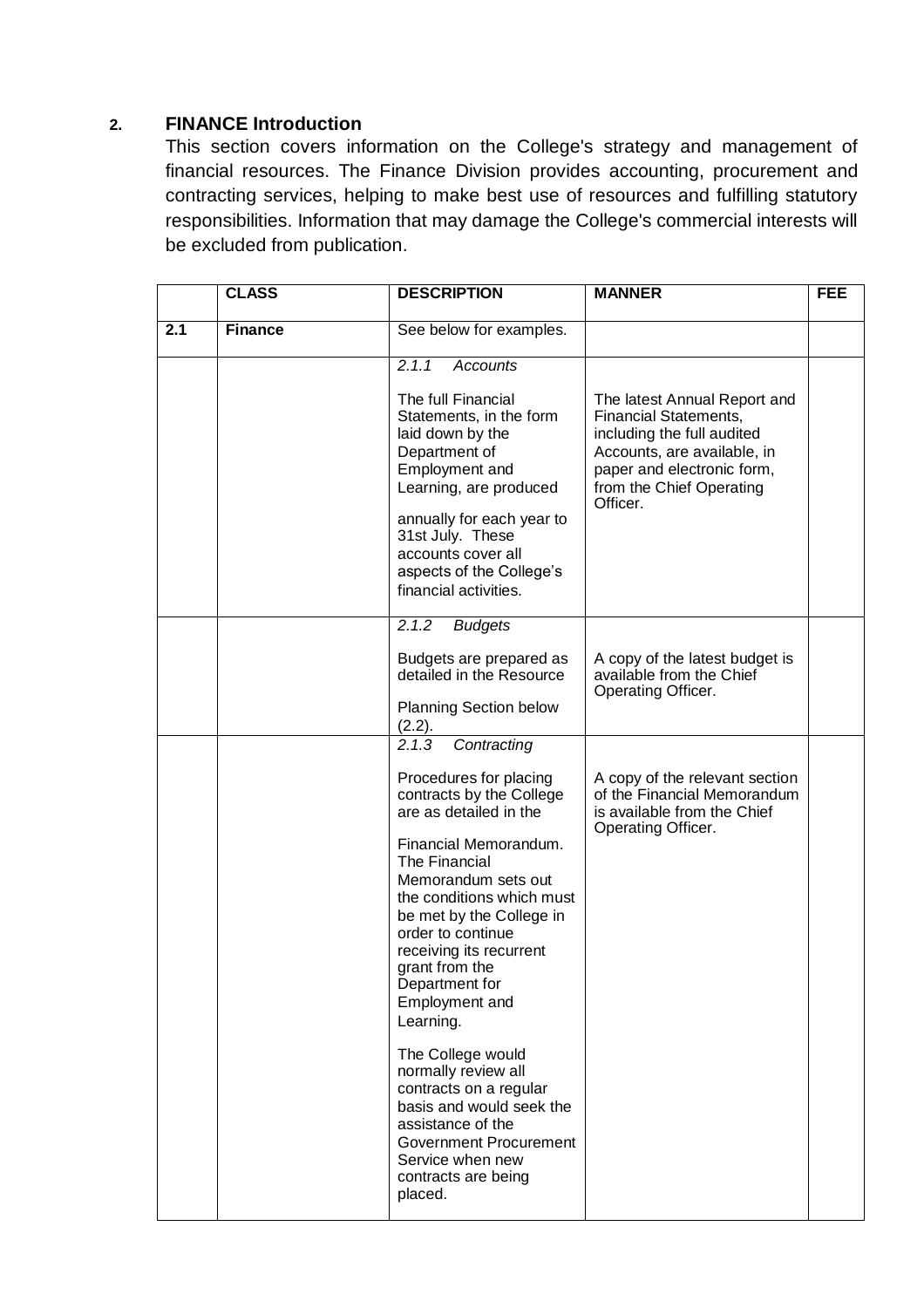|  | 2.1.4<br>Goods and<br><b>Services</b>                                                                                                                                                                                                                                                                                                                                                                                                    |                                                                                                                                                                                                        |  |
|--|------------------------------------------------------------------------------------------------------------------------------------------------------------------------------------------------------------------------------------------------------------------------------------------------------------------------------------------------------------------------------------------------------------------------------------------|--------------------------------------------------------------------------------------------------------------------------------------------------------------------------------------------------------|--|
|  | <b>Internal Control</b><br>Procedures have been<br>drawn up to cover the<br>purchasing of goods and<br>services. These set out<br>the procedures to be<br>carried out and allocate<br>responsibility for each<br>stage.                                                                                                                                                                                                                  | A copy of the Internal Control<br>Procedures is available from<br>the Chief Operating Officer.                                                                                                         |  |
|  | 2.1.5<br><i><b>Insurance</b></i>                                                                                                                                                                                                                                                                                                                                                                                                         |                                                                                                                                                                                                        |  |
|  | The College has a<br>portfolio of areas where<br>insurance is either a legal<br>requirement or<br>considered to be good<br>practice. Our insurance<br>requirements are<br>reviewed annually by an<br>independent broker to<br>ensure that full cover and<br>inflationary increases in<br>value are maintained.                                                                                                                           | Details of areas insured and<br>indemnity limits are available<br>from the Chief Operating<br>Officer.                                                                                                 |  |
|  | 2.1.6<br>Pensions                                                                                                                                                                                                                                                                                                                                                                                                                        |                                                                                                                                                                                                        |  |
|  | Retirement benefits to<br>employees of the College<br>are provided by the<br>Northern Ireland<br>Teachers'<br><b>Superannuation Scheme</b><br>(NITSS) and the Northern<br><b>Ireland Local Government</b><br>Officers' Superannuation<br>Committee (NILGOSC),<br>for non-teaching staff.<br>These are defined benefit<br>schemes which are<br>externally funded and<br>contracted out of the<br><b>State Earnings Pension</b><br>Scheme. | Details of the Pension<br>Schemes are available from<br>NITSS, Waterside House, 75<br>Duke Street, Londonderry<br>BT47 9FP, and NILGOSC,<br>Templeton House, 411<br>Holywood Road, Belfast BT4<br>2LP. |  |
|  | In respect of each of<br>these schemes, the<br>College's staff constitute<br>only a small percentage<br>of the overall                                                                                                                                                                                                                                                                                                                   |                                                                                                                                                                                                        |  |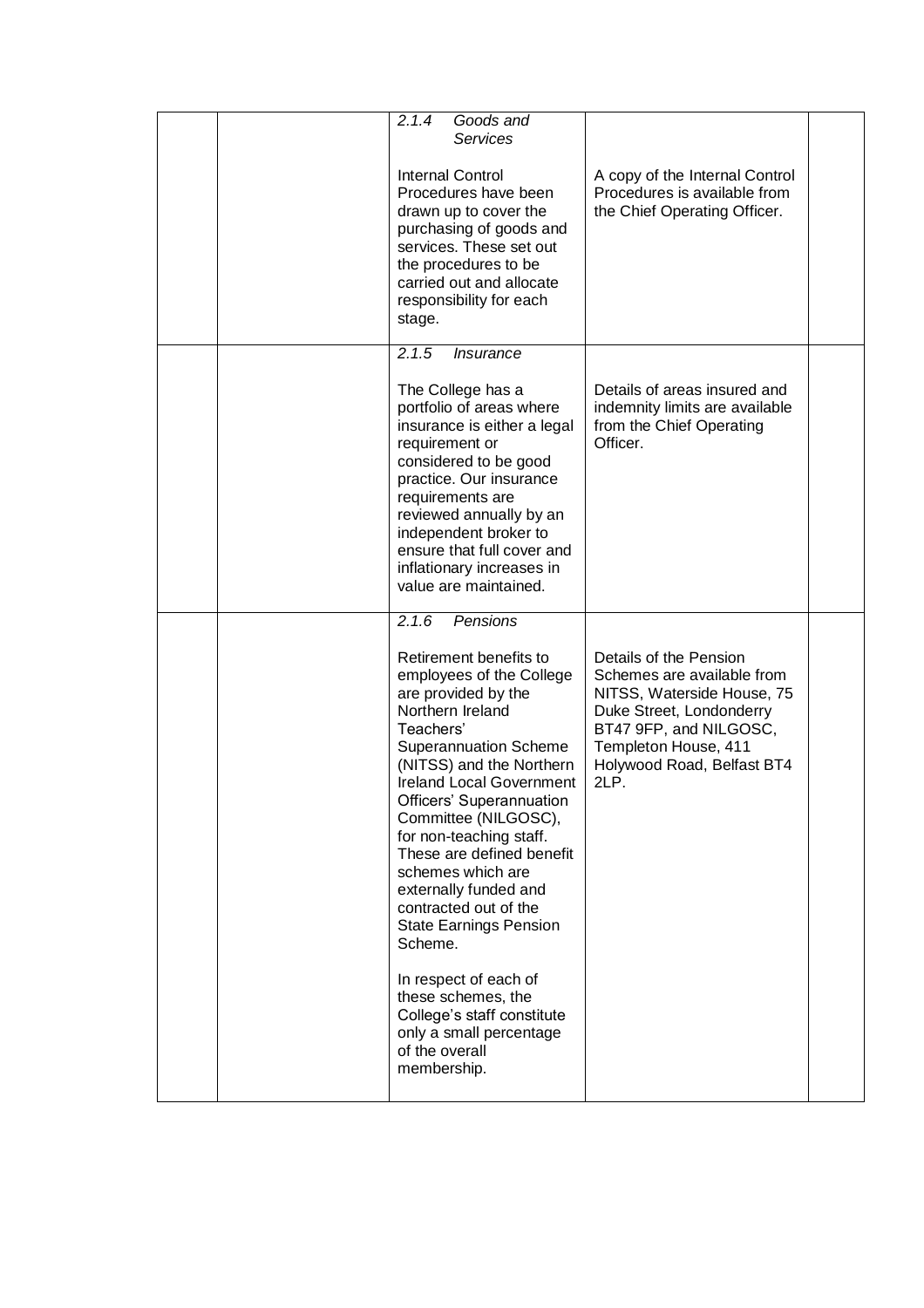| <b>CLASS</b> | <b>DESCRIPTION</b>                                                                                                                                                                                                                                                                                                                                                                                                                               | <b>MANNER</b>                                                                                                                                                                                                                                                            | <b>FEE</b> |
|--------------|--------------------------------------------------------------------------------------------------------------------------------------------------------------------------------------------------------------------------------------------------------------------------------------------------------------------------------------------------------------------------------------------------------------------------------------------------|--------------------------------------------------------------------------------------------------------------------------------------------------------------------------------------------------------------------------------------------------------------------------|------------|
|              | 2.1.7<br>Fees<br>A Fees Policy has been<br>developed to produce a<br>pricing structure, which is<br>competitive, offers value<br>for money, ensures the<br>financial viability of the<br>College and enables the<br>College to build up<br>sufficient reserves to help<br>sustain future<br>development and<br>expansion. The courses<br>offered and fees charged<br>are shown annually in the<br>College's Prospectus.<br>(Cross-reference 7.6) | A copy of the College's<br>Prospectus is available at all<br>Receptions of the Northern<br>Regional College and also on<br>the College's website at<br>www.nrc.ac.uk<br>A copy of the Fees Policy is<br>available from the Deputy<br>Director (Support &<br>Development) |            |
|              | 2.1.8<br>Remuneration of<br>Senior Staff as<br>Published in<br><b>Annual Accounts</b><br>The number of staff,<br>including senior<br>postholders and the<br>Principal, who received<br>emoluments over a<br>specified threshold are<br>shown in the Annual<br>Accounts in bands of<br>£10,000. Also shown are<br>the amounts of senior<br>postholders' emoluments<br>and the amounts of the<br>highest paid employee.                            | A copy of the relevant section<br>of the Annual Accounts is<br>available from the Chief<br>Operating Officer.                                                                                                                                                            |            |
|              | <b>Travel and</b><br>2.1.9<br>Subsistence<br>The regulations and<br>conditions for making<br>payments for travel and<br>subsistence to teaching<br>and non-teaching staff<br>are agreed on a sector-<br>wide basis, and the rates<br>are upgraded on a<br>periodic basis.                                                                                                                                                                        | Copies of the regulations for<br>teaching and support staff are<br>available from the Chief<br>Operating Officer.                                                                                                                                                        |            |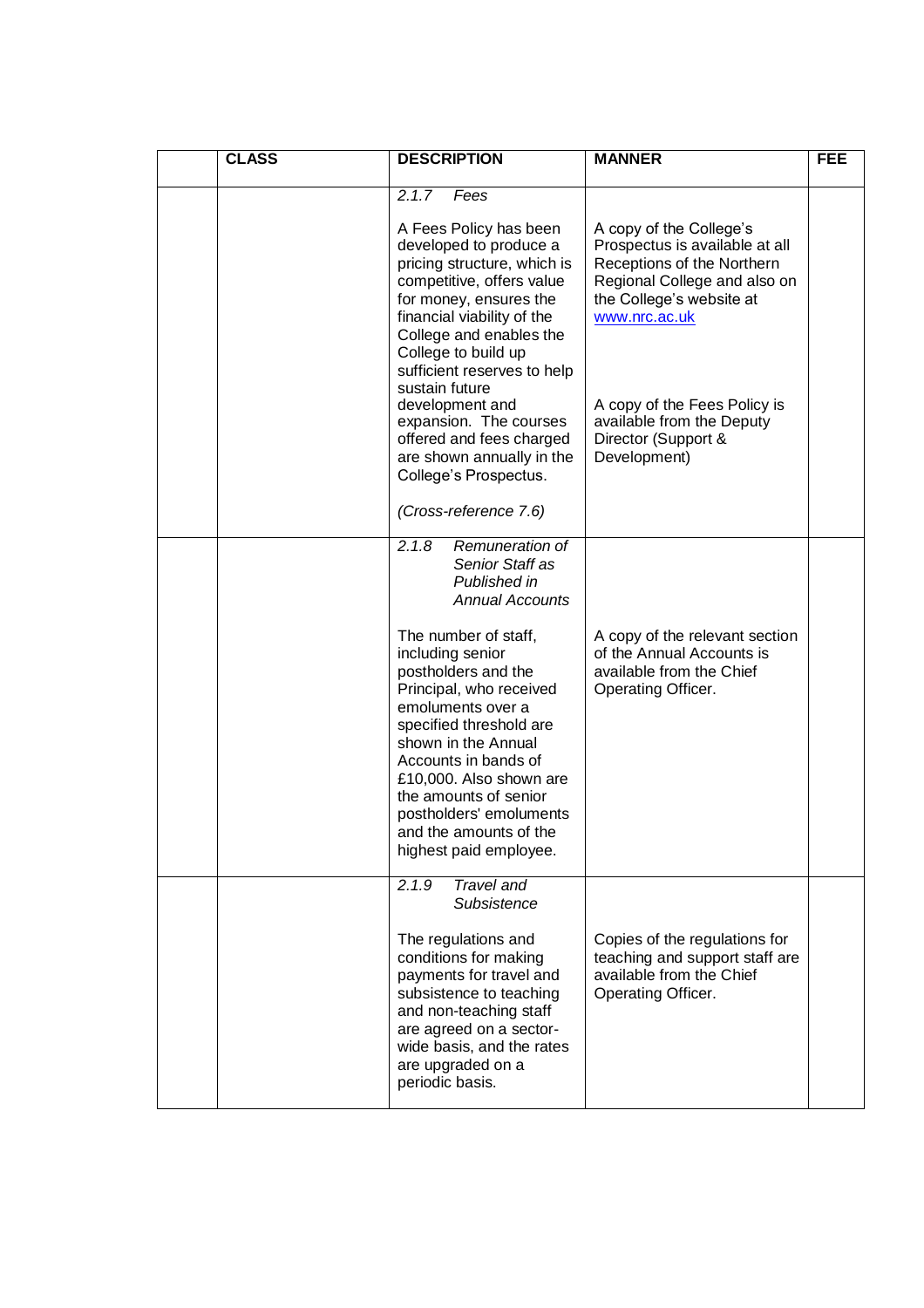|     | <b>CLASS</b>             | <b>DESCRIPTION</b>                                                                                                                                                                                                                                                                                                                                                                                                                                                                                                                    | <b>MANNER</b>                                                                                              | <b>FEE</b> |
|-----|--------------------------|---------------------------------------------------------------------------------------------------------------------------------------------------------------------------------------------------------------------------------------------------------------------------------------------------------------------------------------------------------------------------------------------------------------------------------------------------------------------------------------------------------------------------------------|------------------------------------------------------------------------------------------------------------|------------|
| 2.2 | <b>Resource Planning</b> | This class should include<br>information that defines<br>how the College<br>undertakes its planning<br>and resource allocation,<br>how it regulates the<br>deployment of resources<br>and how it publishes the<br>outcomes.                                                                                                                                                                                                                                                                                                           |                                                                                                            |            |
|     |                          | 2.1.2                                                                                                                                                                                                                                                                                                                                                                                                                                                                                                                                 |                                                                                                            |            |
|     |                          | The Development Plan<br>includes the financial<br>forecasts and budgets for<br>the next 3 years.<br>Decisions regarding<br>redeployment of<br>resources would be taken<br>on an operational basis<br>By the Senior Leadership<br>Team<br><b>Management Team</b><br>throughout the year. The<br>preparation of budgets is<br>initiated by the Chief<br><b>Operating Officer</b><br>carrying out<br>discussions with the<br>individual budget holders.<br>The budget is agreed by<br>the Governing Body prior<br>to the financial year. | A copy of the latest budget is<br>Available from the Vice<br>Principal HR & Organisational<br>Development. |            |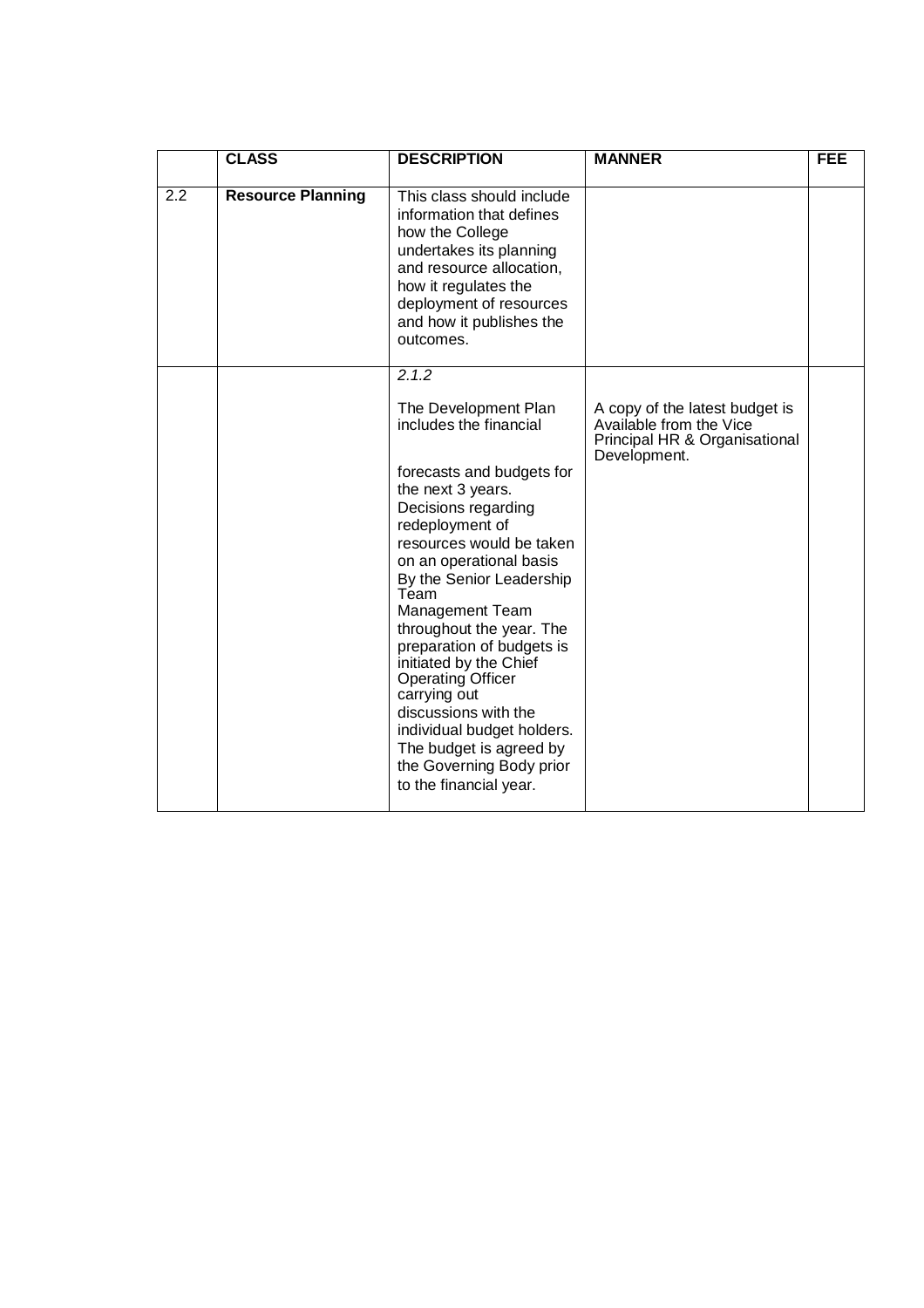#### <span id="page-14-0"></span>**3. HUMAN RESOURCES Introduction**

This section covers information on the College's strategy and management of human resources, rather than information relating to individual members of staff, which is exempt from disclosure as personal information. The information available covers personnel policies and procedures (including terms and conditions of service, including all current versions of the information specified in each class).

|     | <b>CLASS</b>                                       | <b>DESCRIPTION</b>                                                                                                      | <b>MANNER</b>                                                                             | <b>FEE</b> |
|-----|----------------------------------------------------|-------------------------------------------------------------------------------------------------------------------------|-------------------------------------------------------------------------------------------|------------|
| 3.1 | <b>Employment and</b><br><b>Employee Relations</b> | See below for examples.                                                                                                 |                                                                                           |            |
|     |                                                    | 3.1.1<br>Recruitment and<br>Selection<br>Procedures                                                                     |                                                                                           |            |
|     |                                                    | These include senior<br>staff, lecturers, casual<br>part-time lecturers and<br>non-teaching staff.                      | Paper or electronic copy from<br>Vice Principal HR &<br>Organisational Development        |            |
|     |                                                    | 3.1.2<br>Terms and<br>Conditions of<br>Employment                                                                       |                                                                                           |            |
|     |                                                    | Main terms and<br>conditions of employment<br>contained within contract<br>of employment issued to<br>all staff groups. | Paper or electronic copy from<br>Vice Principal HR &<br>Organisational Development        |            |
|     |                                                    | 3.1.3<br><b>Salary Grades</b>                                                                                           |                                                                                           |            |
|     |                                                    | Salary remuneration for<br>all grades of staff.                                                                         | Paper or electronic copy from<br>Vice Principal HR &<br>Organisational Development        |            |
|     |                                                    | 3.1.4<br>Local<br>Consultation with<br>Recognised<br><b>Trades Unions</b>                                               |                                                                                           |            |
|     |                                                    | Minutes of joint meetings<br>held between<br>Management and<br>recognised Trades<br>Unions branch<br>representatives.   | Paper or electronic copy from<br>Vice Principal HR &<br><b>Organisational Development</b> |            |
|     |                                                    | 3.1.5<br>Grievance<br>Procedure                                                                                         |                                                                                           |            |
|     |                                                    | Procedures for raising a<br>grievance for all staff<br>groups.                                                          | Paper or electronic copy from<br>Vice Principal HR &<br>Organisational Development        |            |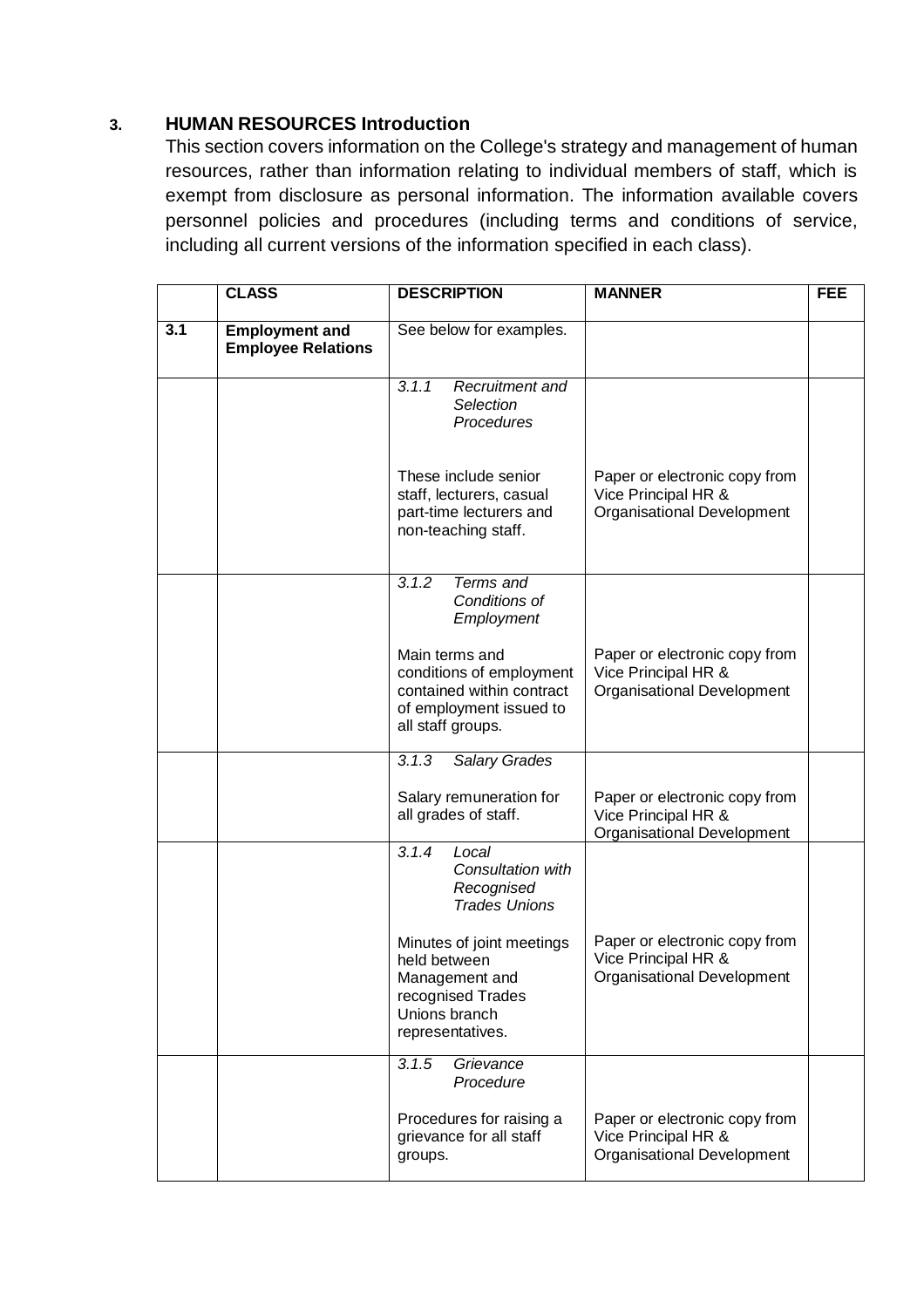| <b>CLASS</b> |          | <b>DESCRIPTION</b>                                                                                                                              | <b>MANNER</b>                                                                      | <b>FEE</b> |
|--------------|----------|-------------------------------------------------------------------------------------------------------------------------------------------------|------------------------------------------------------------------------------------|------------|
|              | 3.1.6    | Disciplinary<br>Procedure                                                                                                                       |                                                                                    |            |
|              |          | Procedures for the<br>progressing of disciplinary<br>action for all staff groups.                                                               | Paper or electronic copy from<br>Vice Principal HR &<br>Organisational Development |            |
|              | 3.1.7    | Harassment<br>Policy                                                                                                                            |                                                                                    |            |
|              |          | Procedure for raising<br>concerns regarding<br>harassment of any<br>member of staff.                                                            | Paper or electronic copy from<br>Vice Principal HR &<br>Organisational Development |            |
|              | 3.1.8    | Induction<br>Policy                                                                                                                             |                                                                                    |            |
|              |          | Details of the induction<br>programme of both new<br>staff to, and promotees<br>within the College                                              | Paper or electronic copy from<br>Vice Principal HR &<br>Organisational Development |            |
|              | 3.1.9    | <b>Sickness</b><br>Absence<br>Procedure                                                                                                         |                                                                                    |            |
|              | groups.  | Sickness absence policy<br>and procedure for all staff                                                                                          | Paper or electronic copy from<br>Vice Principal HR &<br>Organisational Development |            |
|              |          | 3.1.10 Acceptable<br><b>Use Policy</b>                                                                                                          |                                                                                    |            |
|              | systems. | Policy detailing the<br>conditions under which all<br>users may access the<br>College's computer                                                | Paper or electronic copy from<br>Vice Principal HR &<br>Organisational Development |            |
|              |          | 3.1.11 Child Protection<br>Policy                                                                                                               |                                                                                    |            |
|              |          | Policy detailing the<br>procedures to be followed<br>in relation to suspected,<br>or confirmed, cases<br>concerning child<br>protection issues. | Paper or electronic copy from<br>deputy Director (Support &<br>Development)        |            |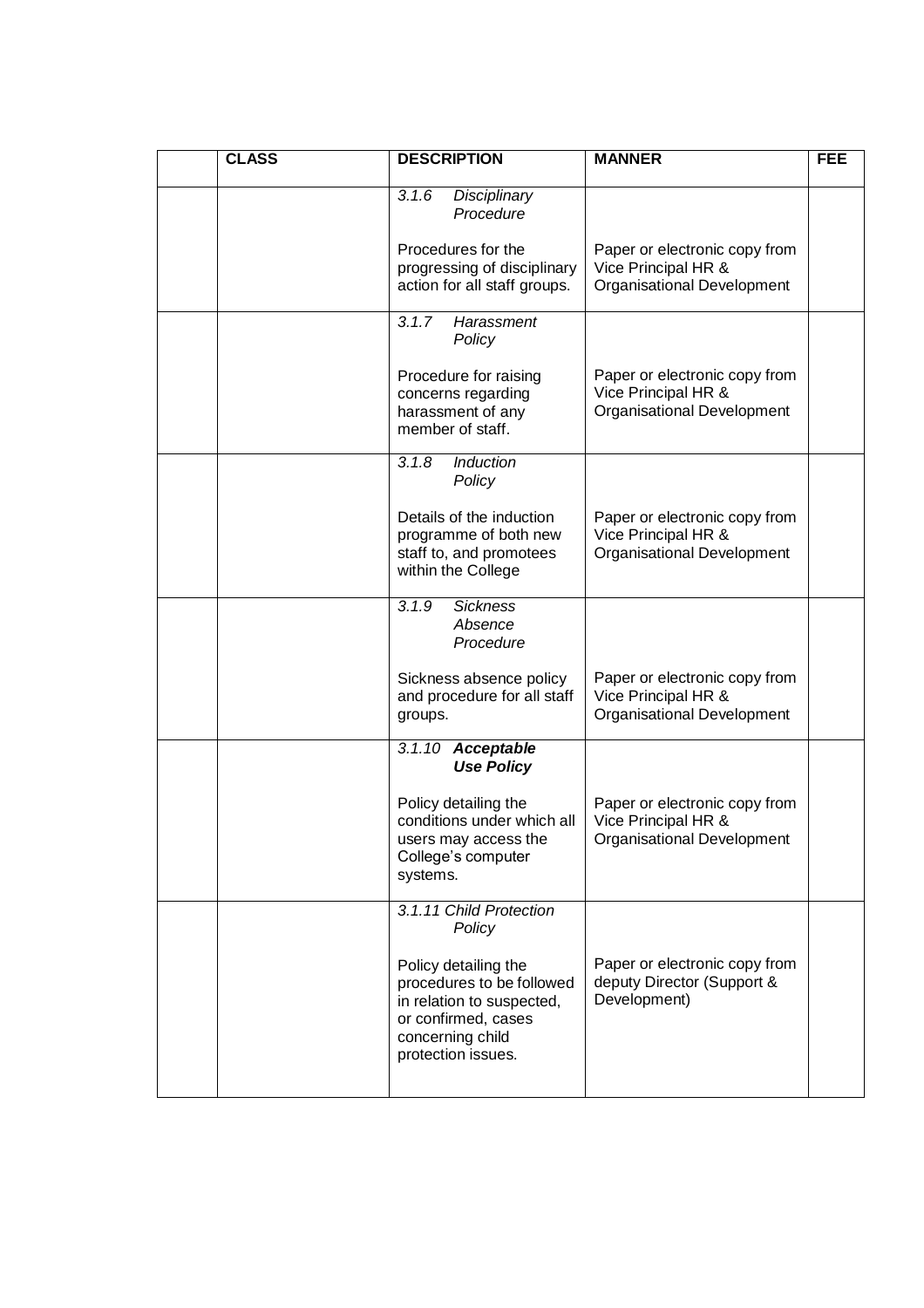| <b>CLASS</b> | <b>DESCRIPTION</b>                                                                                                                                      | <b>MANNER</b>                                                                      | <b>FEE</b> |
|--------------|---------------------------------------------------------------------------------------------------------------------------------------------------------|------------------------------------------------------------------------------------|------------|
|              | 3.1.12 Public Interest<br><b>Disclosure</b><br>"Whistleblowing"                                                                                         |                                                                                    |            |
|              | Policy concerned with the<br>protection of staff who<br>draw wider attention to<br>unacceptable corporate<br>behaviour.                                 | Paper or electronic copy from<br>Vice Principal HR &<br>Organisational Development |            |
|              | 3.1.13 Parental Leave<br>Policy                                                                                                                         |                                                                                    |            |
|              | Policy detailing the<br>parental leave entitlement<br>for all staff groups                                                                              | Paper or electronic copy from<br>Vice Principal HR &<br>Organisational Development |            |
|              | 3.1.14<br><b>Joint Career</b><br><b>Break Policy</b>                                                                                                    |                                                                                    |            |
|              | Policy detailing the<br>procedure for any<br>member of staff to<br>request a career break.                                                              | Paper or electronic copy from<br>Vice Principal HR &<br>Organisational Development |            |
|              | 3.1.15 Managing<br>Capability<br>Policy                                                                                                                 |                                                                                    |            |
|              | Policy detailing the<br>procedures to be followed<br>in managing the capability<br>of a member of non-<br>teaching staff in fulfilling<br>their duties. | Paper or electronic copy from<br>Vice Principal HR &<br>Organisational Development |            |
|              | 3.1.16 NILGOSC<br>Pension<br>Regulations -<br>Employer's<br><b>Discretions</b>                                                                          |                                                                                    |            |
|              | Policy detailing the<br>discretions the College is<br>permitted to exercise<br>under NILGOSC Pension<br>Regulations.                                    | Paper or electronic copy from<br>Vice Principal HR &<br>Organisational Development |            |
|              | 3.1.17 Discretionary<br>Leave Policy                                                                                                                    |                                                                                    |            |
|              | Discretionary leave<br>entitlement for all groups<br>of staff.                                                                                          | Paper or electronic copy from<br>Vice Principal HR &<br>Organisational Development |            |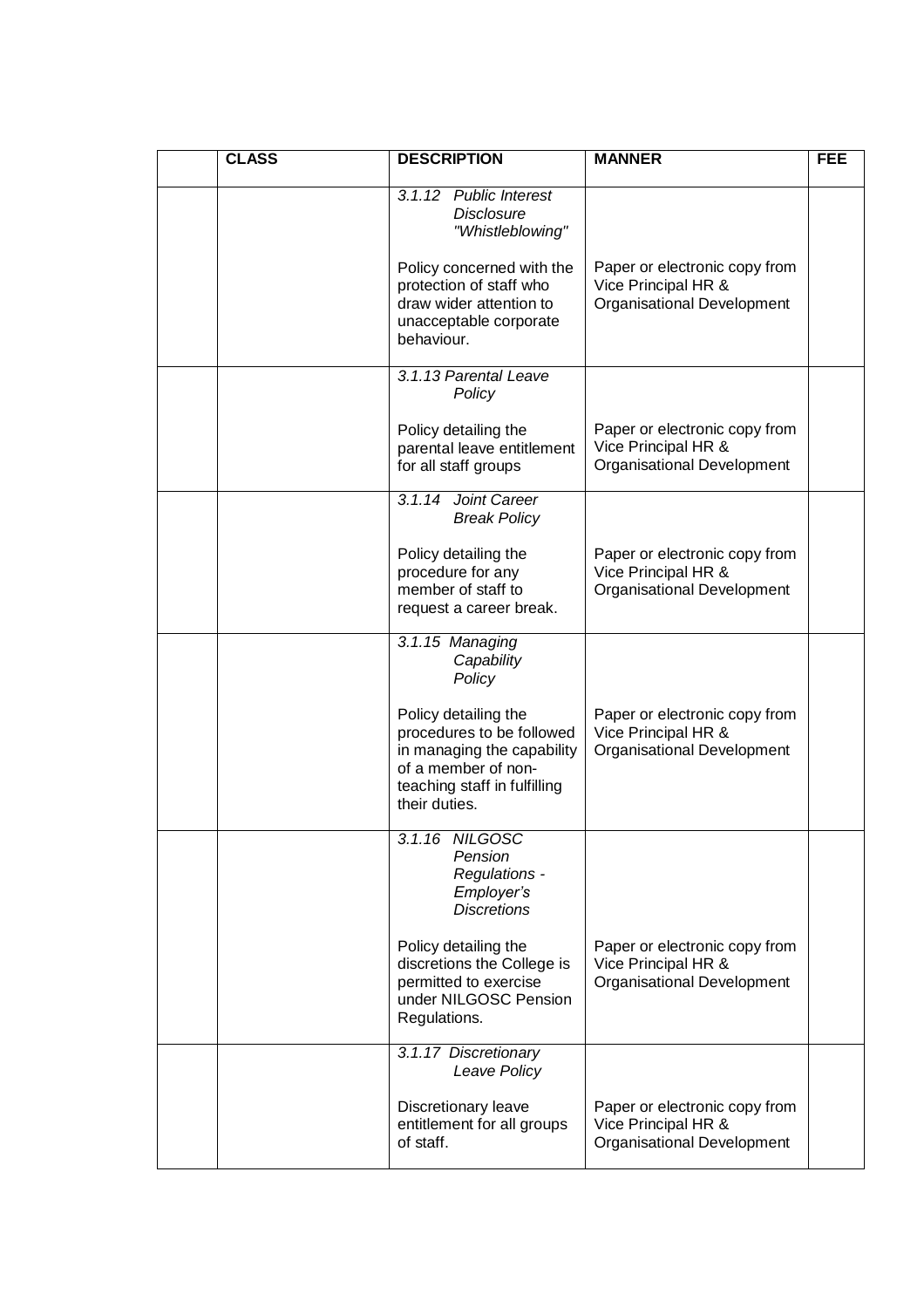| <b>CLASS</b> | <b>DESCRIPTION</b>                                                                                                           | <b>MANNER</b>                                                                      | <b>FEE</b> |
|--------------|------------------------------------------------------------------------------------------------------------------------------|------------------------------------------------------------------------------------|------------|
|              | 3.1.18 Dismissal and<br>Suspension<br>Procedures<br>(Lecturing Staff)                                                        |                                                                                    |            |
|              | Procedures relating to the<br>dismissal and/or<br>suspension of a lecturer.                                                  | Paper or electronic copy from<br>Vice Principal HR &<br>Organisational Development |            |
|              | 3.1.19 Facilities<br>Agreement                                                                                               |                                                                                    |            |
|              | Policy detailing the<br>facilities for<br>representatives of<br>recognised teachers'<br>organisations (Further<br>Education) | Paper or electronic copy from<br>Vice Principal HR &<br>Organisational Development |            |
|              | 3.1.20 Job-Share<br>Scheme                                                                                                   |                                                                                    |            |
|              | Scheme detailing the<br>procedure for application<br>for job-share - separate<br>schemes for academic<br>and support staff.  | Paper or electronic copy from<br>Vice Principal HR &<br>Organisational Development |            |
|              | 3.1.21 Adoption<br>Leave Policy                                                                                              |                                                                                    |            |
|              | Policy detailing the<br>process to be followed in<br>the allocation of leave of<br>absence to eligible<br>employees.         | Paper or electronic copy from<br>Vice Principal HR &<br>Organisational Development |            |
|              | 3.1.22 Redundancy<br>Procedure<br>Procedures for the<br>handling of redundancies<br>for lecturers and support<br>staff.      | Paper or electronic copy from<br>Vice Principal HR &<br>Organisational Development |            |
|              | Travelling and<br>3.1.23<br>Subsistence<br>Policy                                                                            |                                                                                    |            |
|              | Policy detailing the<br>entitlement of lecturers<br>and support staff to<br>reimbursement for costs<br>incurred.             | Paper or electronic copy from<br><b>Chief Operating Officer</b>                    |            |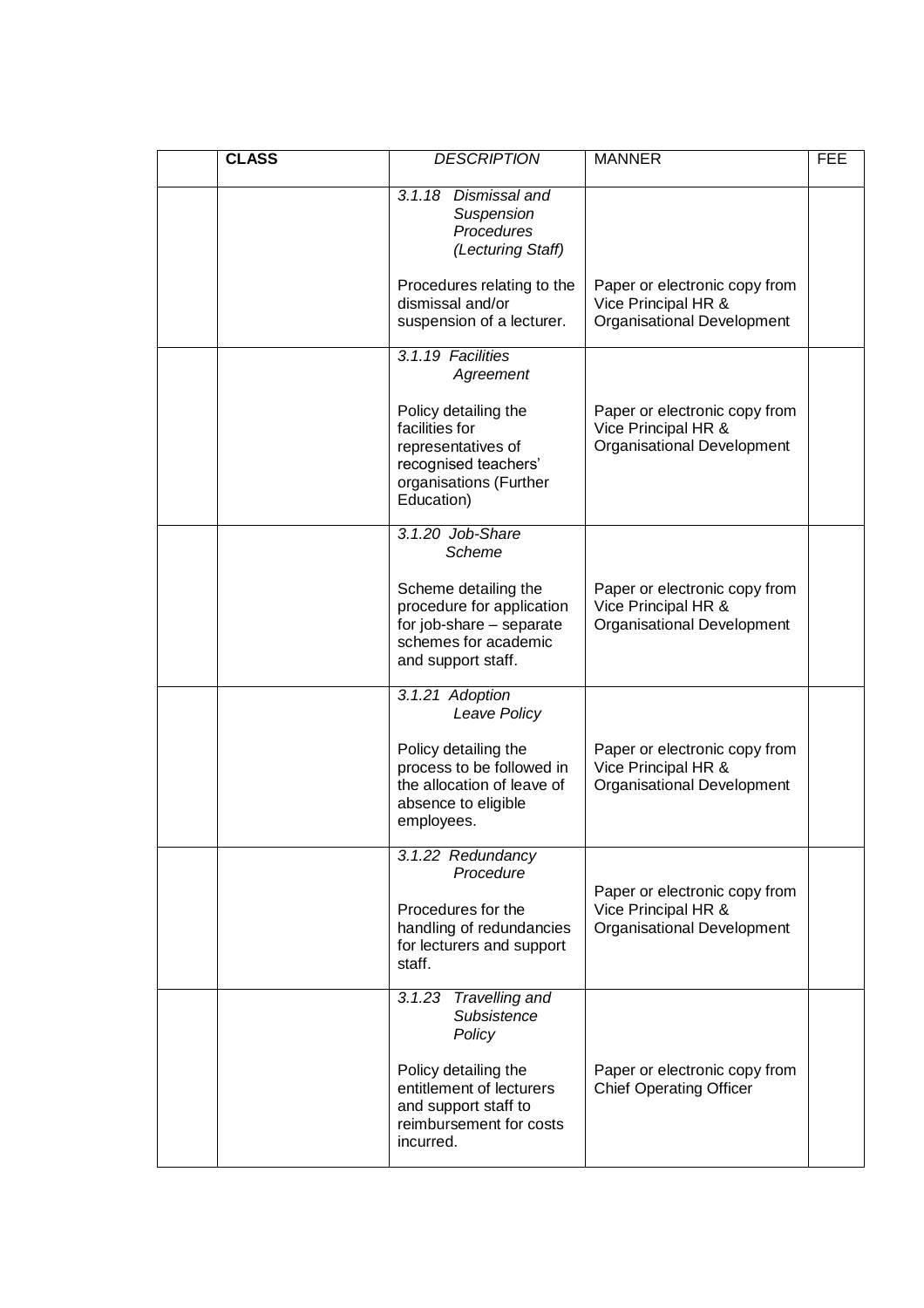|     | <b>CLASS</b>                                    | <b>DESCRIPTION</b>                                                                                                                                                                                                                       | <b>MANNER</b>                                                                             | <b>FEE</b> |
|-----|-------------------------------------------------|------------------------------------------------------------------------------------------------------------------------------------------------------------------------------------------------------------------------------------------|-------------------------------------------------------------------------------------------|------------|
|     |                                                 | 3.1.24<br>Scheme for the<br>Placing of<br>Lecturers on<br><b>Salary Scales</b>                                                                                                                                                           |                                                                                           |            |
|     |                                                 | Policy detailing the<br>process for the placement<br>of a lecturer onto the<br>appropriate salary scale.                                                                                                                                 | Paper or electronic copy from<br>Vice Principal HR &<br>Organisational Development        |            |
|     |                                                 | $3.1.25$ Internal<br>Payroll<br>Procedures                                                                                                                                                                                               |                                                                                           |            |
|     |                                                 | Procedures to be followed<br>in processing College<br>payrolls.                                                                                                                                                                          | Paper or electronic copy from<br><b>Chief Operating Officer</b>                           |            |
|     |                                                 | 3.1.26 Carry Over of<br><b>Annual Leave</b>                                                                                                                                                                                              |                                                                                           |            |
|     |                                                 | Agreement detailing the<br>carry forward of unused<br>annual leave from one<br>year to the next, for<br>support staff.                                                                                                                   | Paper or electronic copy from<br>Vice Principal HR &<br><b>Organisational Development</b> |            |
|     |                                                 | 3.1.27 Complaints Policy<br>Details the College policy<br>and procedure in relation<br>to complaints about any<br>aspect of provision of<br>services, or about the<br>provision of services of<br>bodies associated with<br>the College. | Paper or electronic copy from<br>Deputy Director (Support &<br>Development)               |            |
| 3.2 | <b>Equal Opportunities/</b><br><b>Diversity</b> | See below for examples.                                                                                                                                                                                                                  |                                                                                           |            |
|     |                                                 | 3.2.1<br>Equal<br>Opportunities<br>Policy<br>Statement of the<br>College's commitment to<br>affording equality of<br>opportunity to all staff<br>throughout their<br>employment.                                                         | Paper or electronic copy from<br>Vice Principal HR &<br>Organisational Development        |            |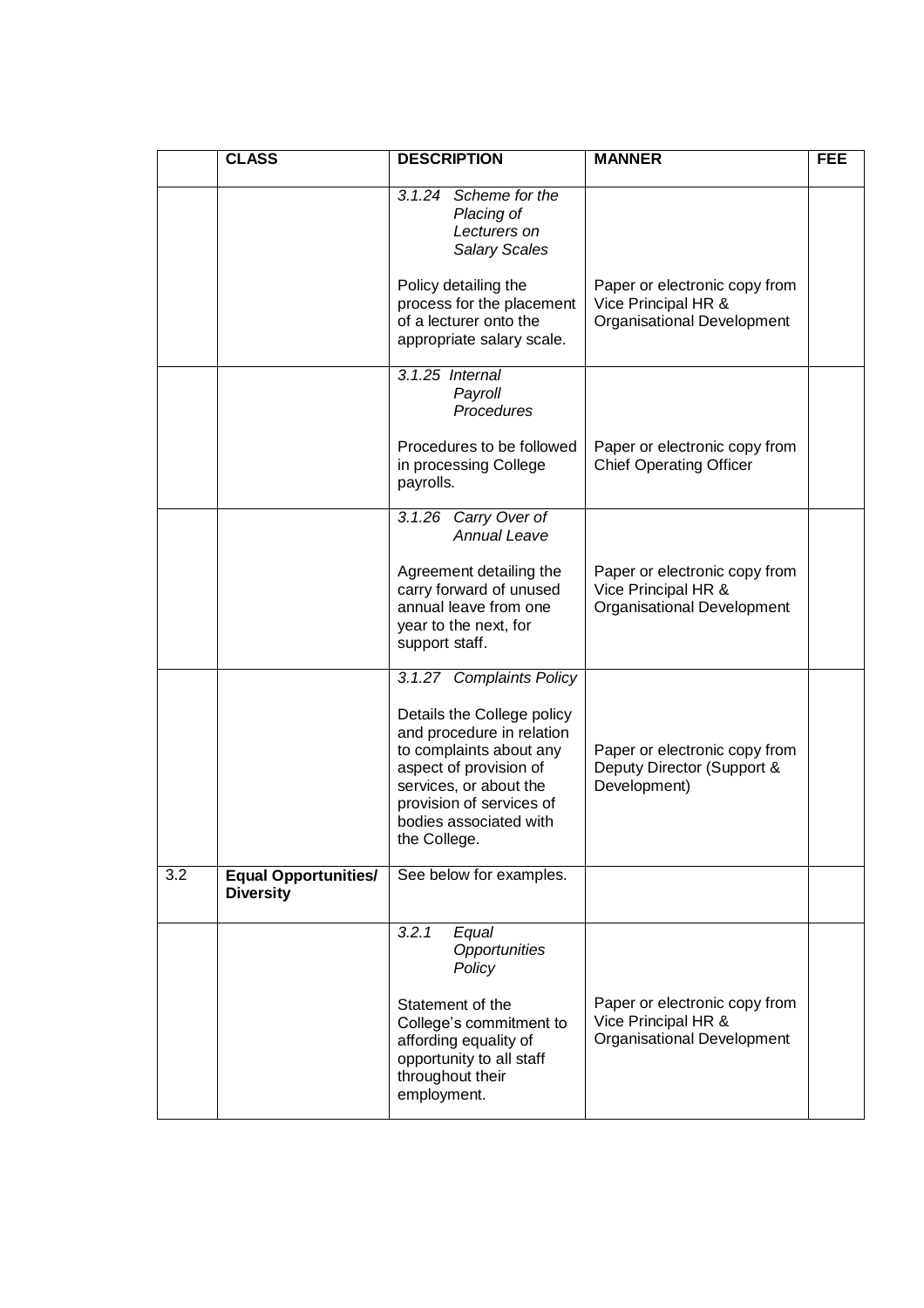| <b>CLASS</b> | <b>DESCRIPTION</b>                                                                                                                                                                               | <b>MANNER</b>                                                                             | <b>FEE</b> |
|--------------|--------------------------------------------------------------------------------------------------------------------------------------------------------------------------------------------------|-------------------------------------------------------------------------------------------|------------|
|              | 3.2.2<br>Equality<br>Scheme                                                                                                                                                                      |                                                                                           |            |
|              | College response to its<br>obligations arising from<br>Section 75 of the<br>Northern Ireland Act 1998<br>(also known as the<br>"Belfast Agreement").                                             | Paper or electronic copy from<br><b>Chief Operating Officer</b>                           |            |
|              | 3.2.3<br>Equality<br>Scheme -<br>Progress<br>Reports                                                                                                                                             |                                                                                           |            |
|              | Annual reports and<br>progress made by the<br>College in relation to its<br>duties under Section 75<br>of the Northern Ireland<br>Act 1998.                                                      | Paper or electronic copy from<br><b>Chief Operating Officer</b>                           |            |
|              | 3.2.4<br><b>Annual Fair</b><br>Employment<br><b>Monitoring Return</b>                                                                                                                            |                                                                                           |            |
|              | Annual submission to the<br><b>Equality Commission</b><br>regarding the fair<br>employment of existing,<br>prospective and new<br>employees.                                                     | Paper or electronic copy from<br>Vice Principal HR &<br><b>Organisational Development</b> |            |
|              | Article 55<br>3.2.5<br>Review                                                                                                                                                                    |                                                                                           |            |
|              | Three yearly review of the<br>fair employment of<br>existing, prospective and<br>new employees, and the<br>identification of<br>appropriate action, as<br>necessary.                             | Paper or electronic copy from<br>Vice Principal HR &<br><b>Organisational Development</b> |            |
|              | 3.2.6<br><b>Equality Working</b><br>Group - Minutes<br>of Meetings                                                                                                                               |                                                                                           |            |
|              | Minutes of the working<br>groups which assist the<br>implementation of the<br>College's Equality and<br><b>Good Relations Duties</b><br>under Section 75 of the<br>Northern Ireland Act<br>1998. | Paper or electronic copy from<br><b>Chief Operating Officer</b>                           |            |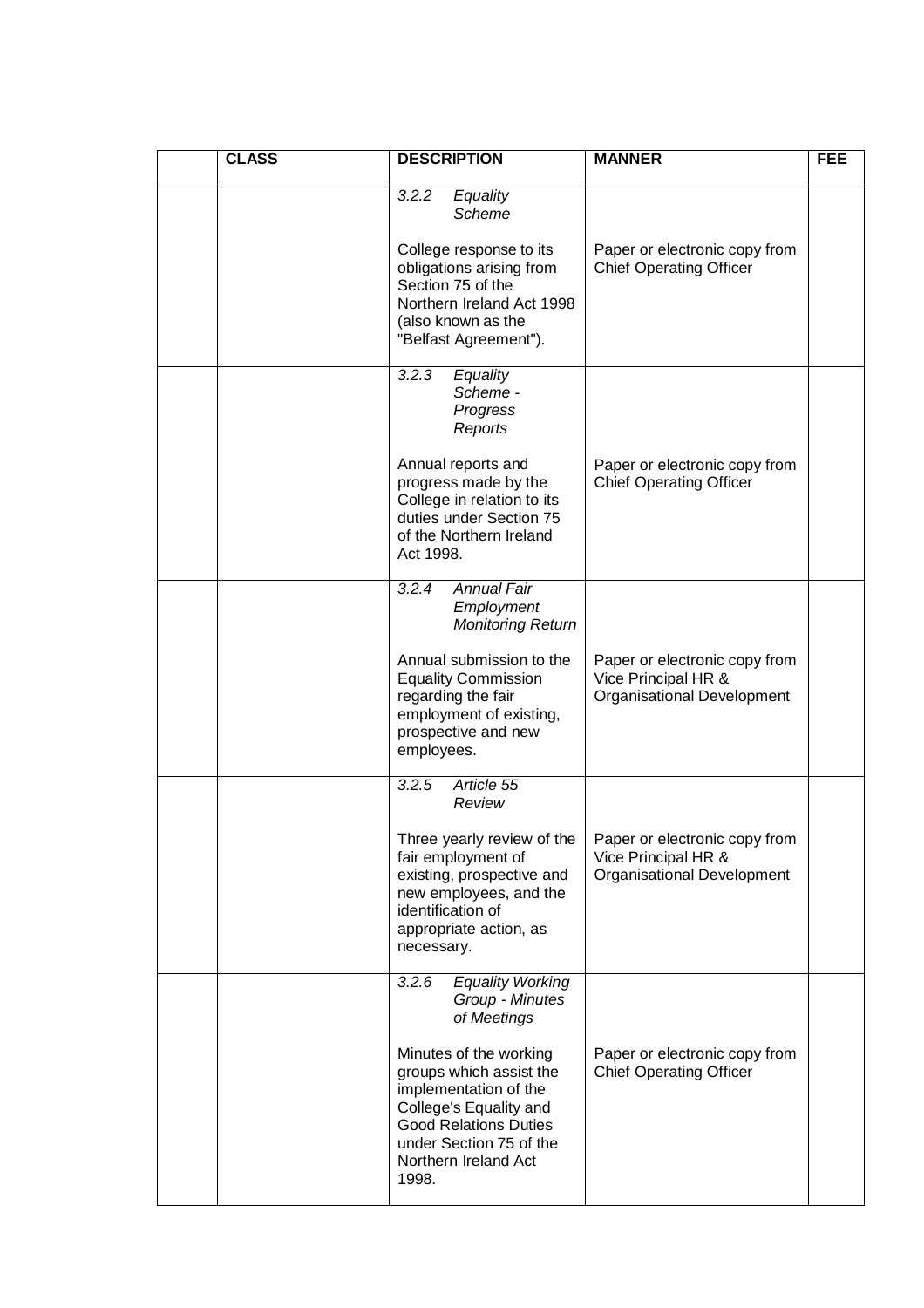|     | <b>CLASS</b>             | <b>DESCRIPTION</b>                                                                                                                               | <b>MANNER</b>                                                                             | <b>FEE</b> |
|-----|--------------------------|--------------------------------------------------------------------------------------------------------------------------------------------------|-------------------------------------------------------------------------------------------|------------|
| 3.3 | <b>Staff Development</b> | This class should include<br>information on staff<br>development and training,<br>including induction<br>programmes, probation<br>and appraisal. |                                                                                           |            |
|     |                          | 3.3.1<br><b>Staff</b><br>Development<br>Programme<br>Information on planned<br>training for current<br>academic year.                            | Paper or electronic copy from<br>Vice Principal HR &<br><b>Organisational Development</b> |            |
|     |                          | 3.3.2<br>Appraisal<br>Scheme<br>Agreed scheme for<br>annual appraisal of<br>support staff                                                        | Paper or electronic copy from<br>Vice Principal HR &<br><b>Organisational Development</b> |            |
|     |                          | <b>Threshold</b><br>3.3.3<br>Scheme<br>Agreed scheme for<br>application and<br>assessment for threshold<br>payment<br>3.3.4 Staff Development    | Paper or electronic copy from<br>Vice Principal HR &<br><b>Organisational Development</b> |            |
|     |                          | Policy and<br>Procedure                                                                                                                          | Paper or electronic copy from<br>Vice Principal HR &<br>Organisational Development        |            |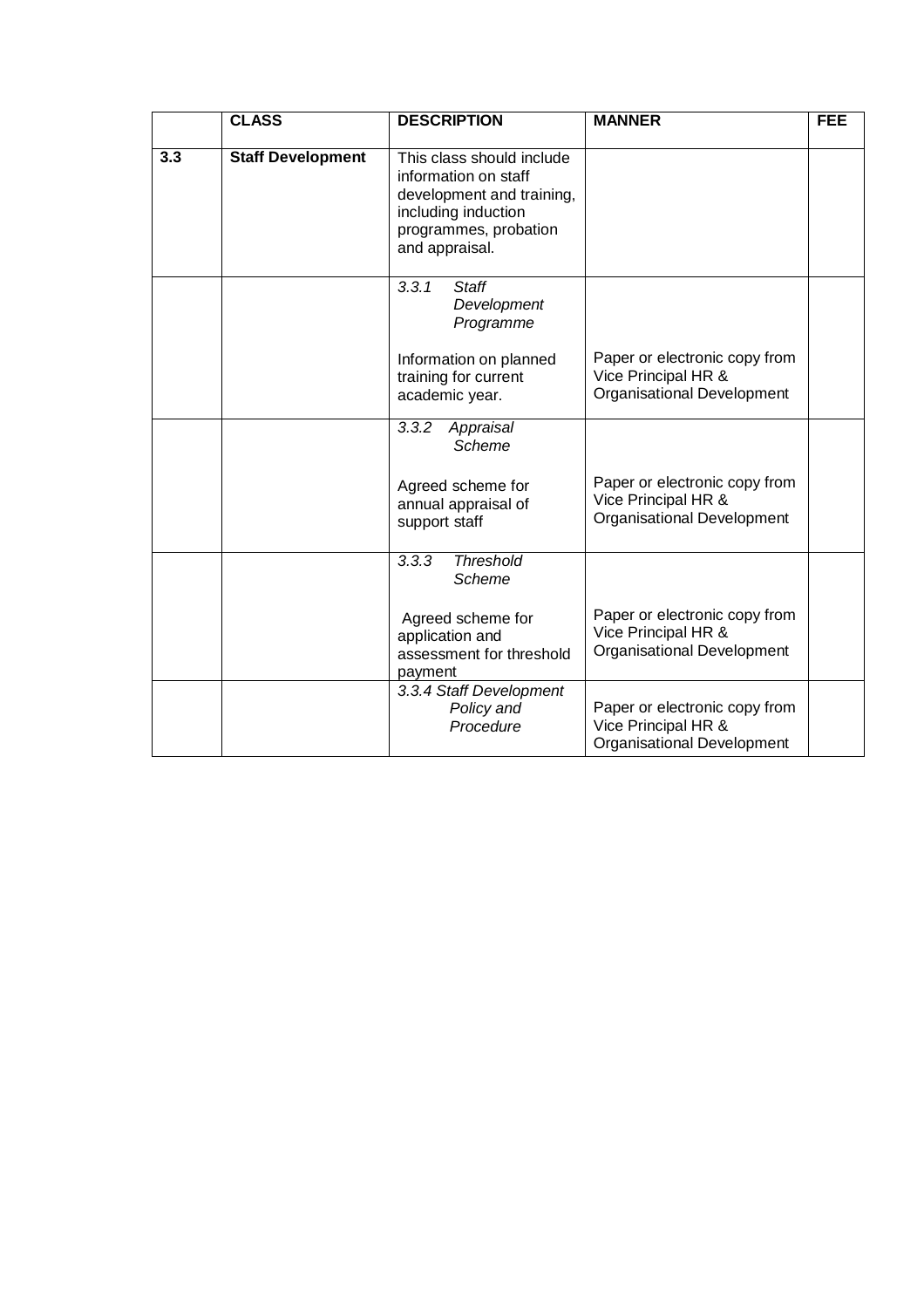#### <span id="page-21-0"></span>**4. PHYSICAL RESOURCES Introduction**

Colleges are often substantial land and property owners in their own right. Classes in this section cover information at a strategic level relating to the College's management of its physical resources. Information that provides specific details of the College's future plans to alter its estate (e.g. proposals to purchase additional property) may be exempt from disclosure where such disclosure would damage the College's commercial interests.

|     | <b>CLASS</b>   | <b>DESCRIPTION</b>                                                                                                                                                                                                                                                                                                        | <b>MANNER</b>                                                                                                      | <b>FEE</b> |
|-----|----------------|---------------------------------------------------------------------------------------------------------------------------------------------------------------------------------------------------------------------------------------------------------------------------------------------------------------------------|--------------------------------------------------------------------------------------------------------------------|------------|
| 4.1 | <b>Estates</b> | See examples below.                                                                                                                                                                                                                                                                                                       |                                                                                                                    |            |
|     |                | 4.1.1<br><b>Estates Strategy</b><br>and Plan                                                                                                                                                                                                                                                                              |                                                                                                                    |            |
|     |                | Estates strategy and plan<br>within the three year<br><b>Corporate Development</b><br>Plan.                                                                                                                                                                                                                               | Paper or electronic copy from<br>Vice Principal HR &<br><b>Organisational Development</b>                          |            |
|     |                | 4.1.2<br><b>Tendering</b><br>Policies<br>(Contracting)                                                                                                                                                                                                                                                                    |                                                                                                                    |            |
|     |                | Procedures for placing<br>contracts by the College<br>are as detailed in the<br>Financial Memorandum.<br>The Financial<br>Memorandum sets out<br>the conditions which must<br>be met by the College in<br>order to continue<br>reviewing its recurrent<br>grant from the<br>Department for<br>Employment and<br>Learning. | A copy of the relevant section<br>of the Financial Memorandum<br>is available from the Chief<br>Operating Officer. |            |
|     |                | The College would<br>normally review all<br>contracts on a regular<br>basis and would seek the<br>assistance of the<br><b>Government Procurement</b><br>Service when new<br>contracts are being<br>placed.                                                                                                                |                                                                                                                    |            |
|     |                | (Cross-reference 2.1.3)                                                                                                                                                                                                                                                                                                   |                                                                                                                    |            |
|     |                | <b>Catering Policies</b><br>4.1.3                                                                                                                                                                                                                                                                                         |                                                                                                                    |            |
|     |                | Copy of specification.                                                                                                                                                                                                                                                                                                    | Paper or electronic copy from<br>Vice Principal HR &<br>Organisational<br>Development                              |            |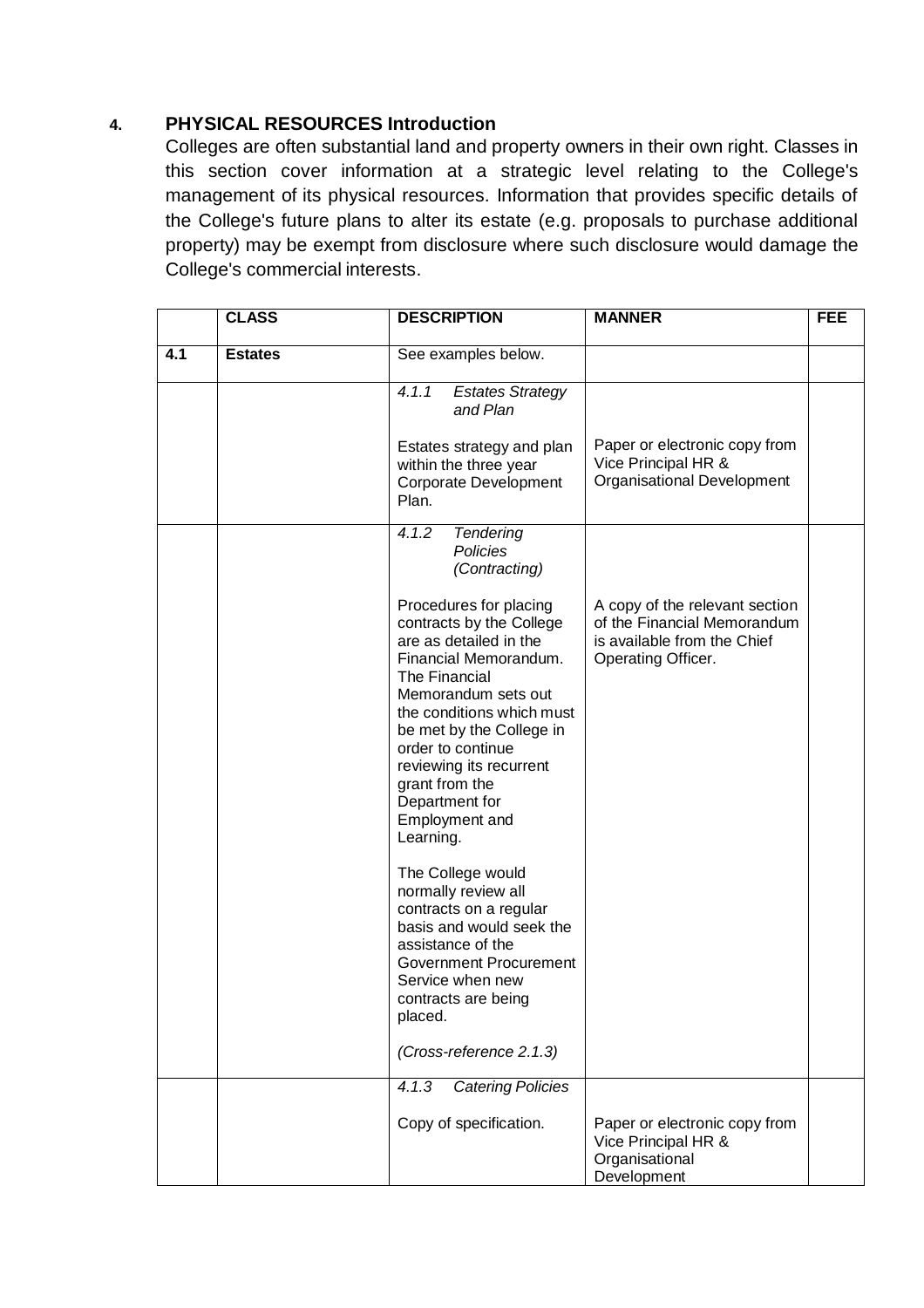| <b>CLASS</b> | <b>DESCRIPTION</b>                                                               | <b>MANNER</b>                                                                      | <b>FEE</b> |
|--------------|----------------------------------------------------------------------------------|------------------------------------------------------------------------------------|------------|
|              | 4.1.4<br><b>Cleaning Policies</b>                                                |                                                                                    |            |
|              | Copy of specification.                                                           | Paper or electronic copy from<br>Vice Principal HR &<br>Organisational Development |            |
|              | 4.1.5<br>Grounds<br>Maintenance and<br>Upkeep                                    |                                                                                    |            |
|              | Copy of specification.                                                           | Paper or electronic copy from<br>Vice Principal HR &<br>Organisational Development |            |
|              | 4.1.6<br><b>Building</b><br>Maintenance and<br>Upkeep                            |                                                                                    |            |
|              | Copy of Maintenance<br>Programme as prepared<br>with consultants.                | Paper or electronic copy from<br>Vice Principal HR &<br>Organisational Development |            |
|              | 4.1.7<br>Recycling<br>Policies                                                   |                                                                                    |            |
|              | College policy on<br>recycling.                                                  | Paper or electronic copy from<br>Vice Principal HR &<br>Organisational Development |            |
|              | 4.1.8<br><b>Disposal Policies</b>                                                |                                                                                    |            |
|              | College policy on disposal<br>of waste and other<br>materials.                   | Paper or electronic copy from<br>Vice Principal HR &<br>Organisational Development |            |
|              | <b>SiteMaps</b><br>4.1.9                                                         |                                                                                    |            |
|              | (i)<br>Site maps of each<br>site<br>(ii)<br>Architect's detailed                 | Paper or electronic copy from<br>Vice Principal HR &<br>Organisational Development |            |
|              | drawings.                                                                        |                                                                                    |            |
|              | 4.1.10 Address of Main<br>Site and Any<br><b>Other Locations</b><br>(Outcentres) |                                                                                    |            |
|              | Address, telephone<br>numbers, fax numbers,<br>web and e-mail address.           | Available from Reception,<br>prospectus and website.                               |            |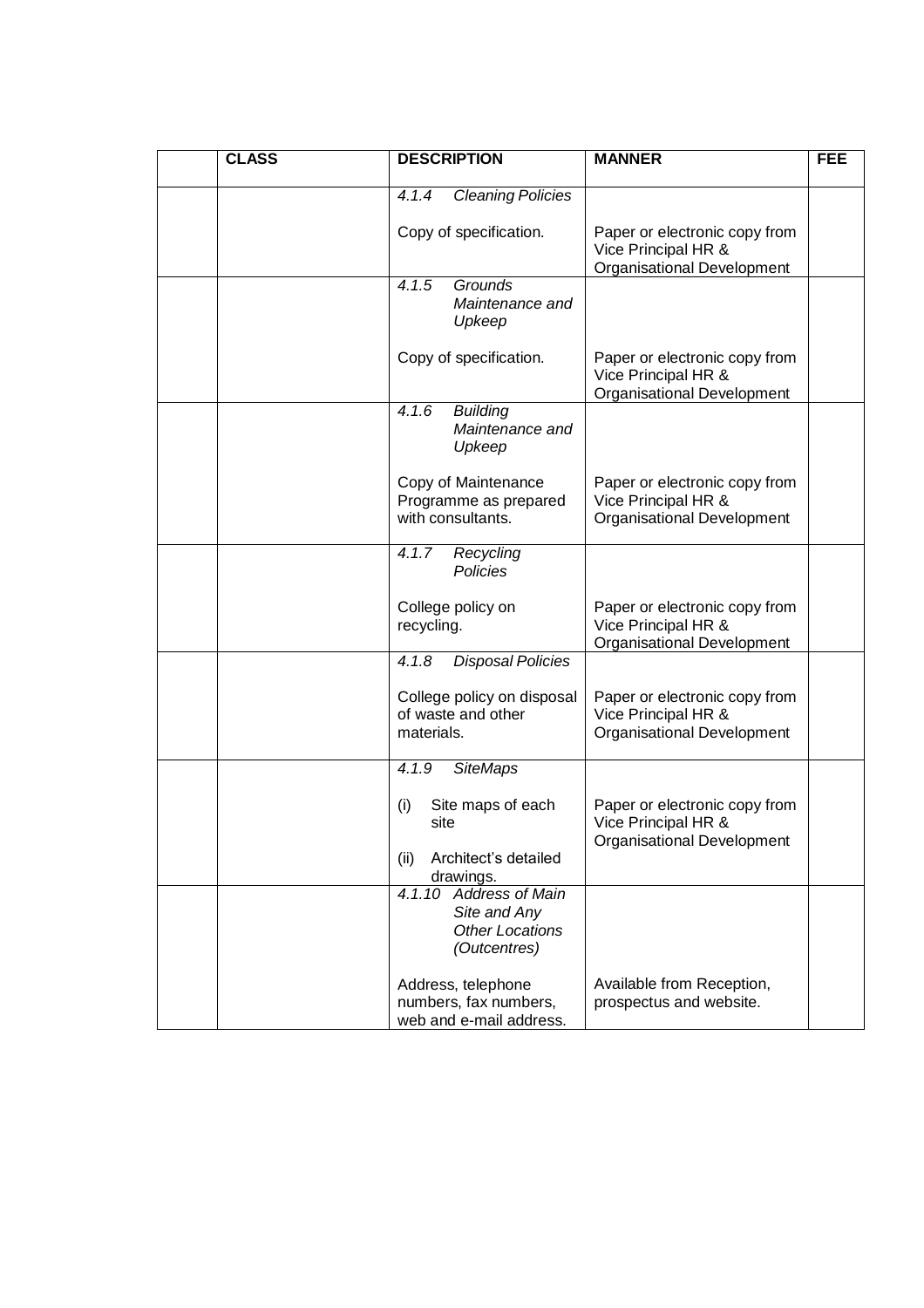#### <span id="page-23-0"></span>**5. STUDENT ADMINISTRATION AND SUPPORT Introduction**

This section contains information on how the College manages the administration and progression of their students from admission to course completion, including student support services. Information available within this section does not include specific student personal details, by virtue of being personal information.

|     | <b>CLASS</b>                                                                                       | <b>DESCRIPTION</b>                                                                                                                                                                                                                 | <b>MANNER</b>                                                          | <b>FEE</b> |
|-----|----------------------------------------------------------------------------------------------------|------------------------------------------------------------------------------------------------------------------------------------------------------------------------------------------------------------------------------------|------------------------------------------------------------------------|------------|
| 5.1 | <b>Information on</b><br><b>Student Admissions,</b><br><b>Progression and</b><br><b>Completion</b> | This class should include<br>information<br>recommended to be<br>made available by the<br>Cooke Report under this<br>heading (as above).                                                                                           |                                                                        |            |
|     |                                                                                                    | 5.1.1                                                                                                                                                                                                                              |                                                                        |            |
|     |                                                                                                    | (i)<br>Student<br>qualifications on<br>entry.                                                                                                                                                                                      | Paper or electronic copy from<br>Vice Principal Teaching &<br>Learning |            |
|     |                                                                                                    | Range of student<br>(ii)<br>entrants classified by<br>age, gender,<br>ethnicity, socio-<br>economic<br>background,<br>disability and<br>geographical origin<br>as returned to the<br>Department for<br>Employment and<br>Learning. |                                                                        |            |
|     |                                                                                                    | (iii)<br>Student progression,<br>retention and<br>completion data.                                                                                                                                                                 |                                                                        |            |
|     |                                                                                                    | Data on<br>(iv)<br>qualifications<br>awarded to students.                                                                                                                                                                          |                                                                        |            |
|     |                                                                                                    | (v)<br>Data on<br>employment/training<br>outcomes for<br>graduates/students.<br>Information on<br>student progression,<br>qualifications,<br>employment<br>outcomes.                                                               |                                                                        |            |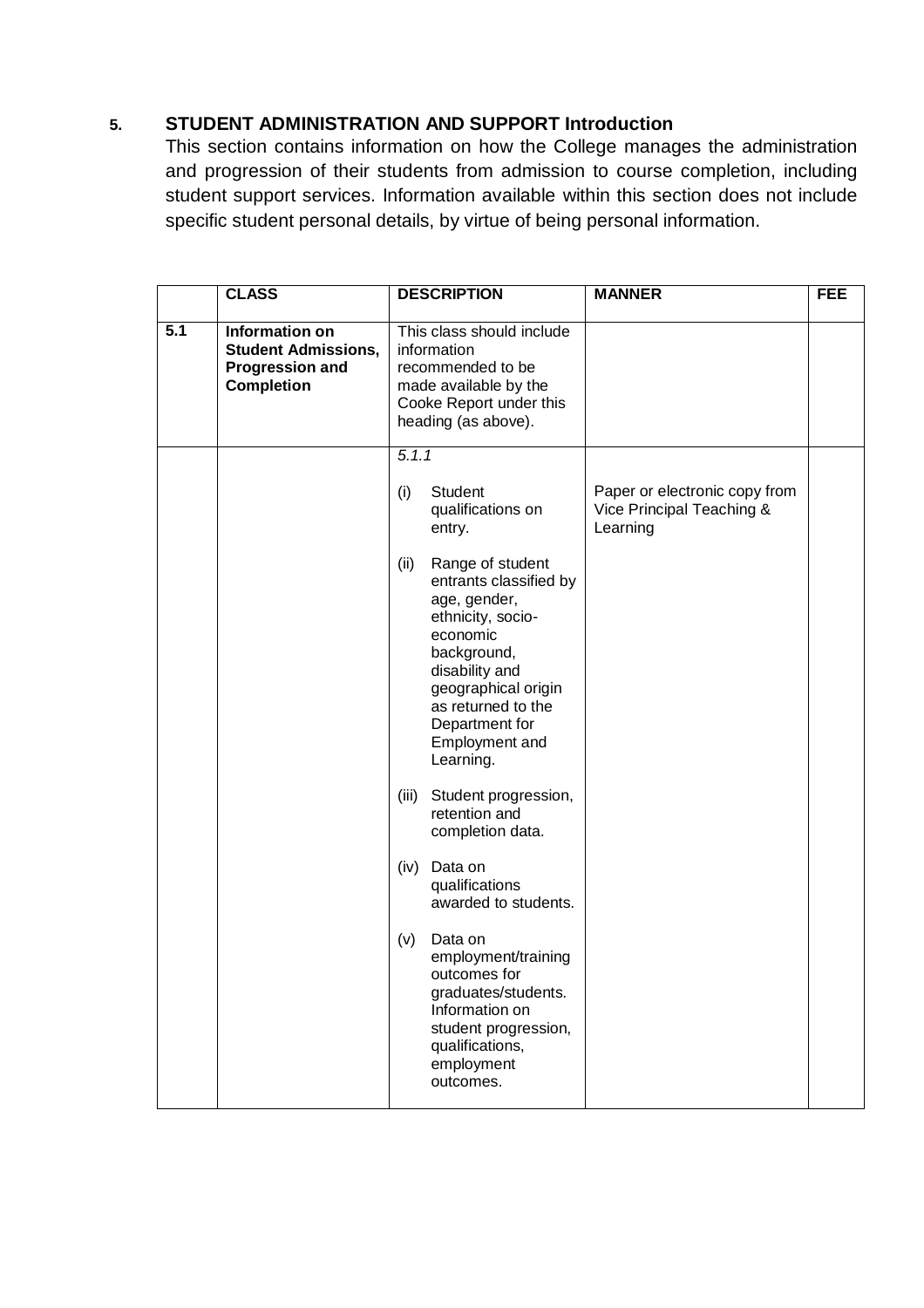|                  | <b>CLASS</b>                              | <b>DESCRIPTION</b>                                                                                                                                                                                                                                                                                                                                                                                                               | <b>MANNER</b>                                                          | <b>FEE</b> |
|------------------|-------------------------------------------|----------------------------------------------------------------------------------------------------------------------------------------------------------------------------------------------------------------------------------------------------------------------------------------------------------------------------------------------------------------------------------------------------------------------------------|------------------------------------------------------------------------|------------|
| 5.2              | <b>Student</b><br>Administration          | This class should include<br>information relating to all<br>areas of the maintenance<br>of individual student<br>records, including policies<br>and procedures covering<br>the management of the<br>student records system<br>itself, and the division of<br>responsibilities between<br>central registry staff,<br>school/faculty/college<br>staff and the students<br>themselves.                                              |                                                                        |            |
|                  |                                           | 5.2.1<br>Student records policies<br>and procedures<br>documents:<br>- General;<br>- Students with<br>Learning<br>Difficulties and<br>Disabilities.                                                                                                                                                                                                                                                                              | Paper or electronic copy from<br>Vice Principal Teaching &<br>Learning |            |
| $\overline{5.3}$ | <b>Student Admission</b><br>and Enrolment | This class should include<br>information relating to the<br>admission/enrolment of<br>new students, including<br>policies and procedures<br>covering the assessment<br>of external qualifications,<br>the creation of student<br>records, the co-ordination<br>of student funding<br>arrangements and the<br>division of responsibilities<br>between central<br>admissions or equivalent<br>and college/school/faculty<br>staff. |                                                                        |            |
|                  |                                           | 5.3.1<br>Admissions and<br>enrolment policies and<br>procedures:<br>General information;<br>$\equiv$<br><b>General Policies and</b><br>Documents.                                                                                                                                                                                                                                                                                | Paper or electronic copy<br>from Vice Principal<br>Teaching & Learning |            |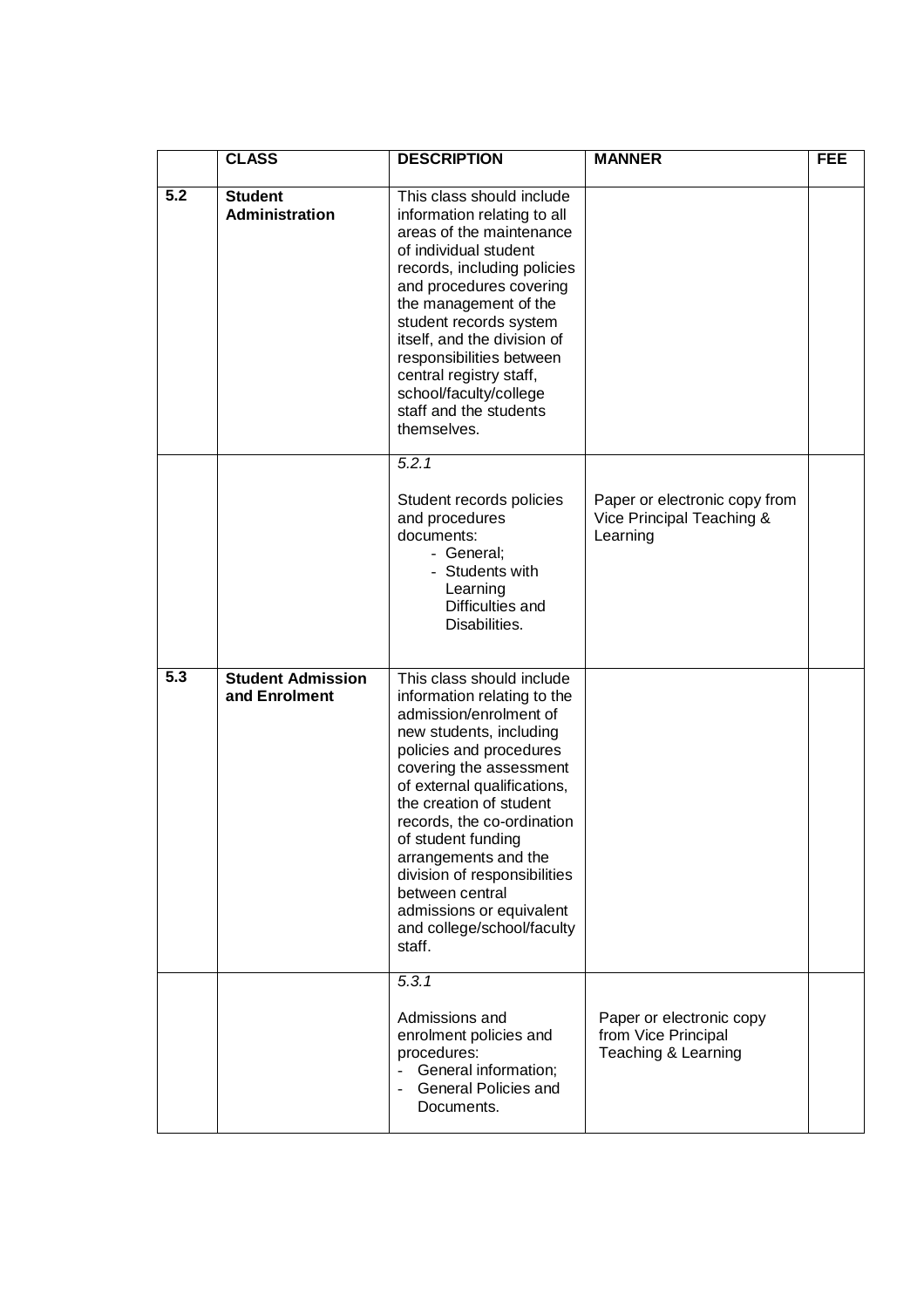|                  | <b>CLASS</b>                                       | <b>DESCRIPTION</b>                                                                                                                                                                                                                                                                             | <b>MANNER</b>                                                          | <b>FEE</b> |
|------------------|----------------------------------------------------|------------------------------------------------------------------------------------------------------------------------------------------------------------------------------------------------------------------------------------------------------------------------------------------------|------------------------------------------------------------------------|------------|
| $\overline{5.4}$ | <b>Student Discipline</b>                          | This class should include<br>information relating to the<br>conduct of disciplinary<br>proceedings against<br>students.                                                                                                                                                                        |                                                                        |            |
|                  |                                                    | 5.4.1<br>(i)<br>Procedures for the<br>identification of<br>unacceptable<br>behaviour and<br>corrective action to<br>be taken.<br><b>Student Complaints</b><br>(ii)<br>and Appeals<br>Procedures.                                                                                               | Paper or electronic copy from<br>Vice Principal Teaching &<br>Learning |            |
| $\overline{5.5}$ | <b>Student Learning</b><br><b>Support Services</b> | This class should include<br>information on student<br>support services from an<br>academic and learning<br>perspective, particularly<br>those not covered under<br><b>Information Services.</b><br>This will also likely appear<br>in the Student Handbook<br>and Prospectus in some<br>form. |                                                                        |            |
|                  |                                                    | Student Individual<br>5.5.1<br>Learning<br>Agreement<br>Agreement between<br>College and student<br>stating what is expected<br>of both parties throughout<br>the year. Contains a<br>learning plan for the<br>student.                                                                        | Paper or electronic copy from<br>Vice Principal Teaching &<br>Learning |            |
|                  |                                                    | 5.5.2<br>Students with<br>Learning<br>Difficulties and/or<br><b>Disabilities</b><br><b>College Disability Action</b><br>Plan details the College's<br>commitment to support<br>for eligible students and<br>describes the type of<br>support which is<br>available.                            | Paper or electronic copy from<br>Vice Principal Teaching &<br>Learning |            |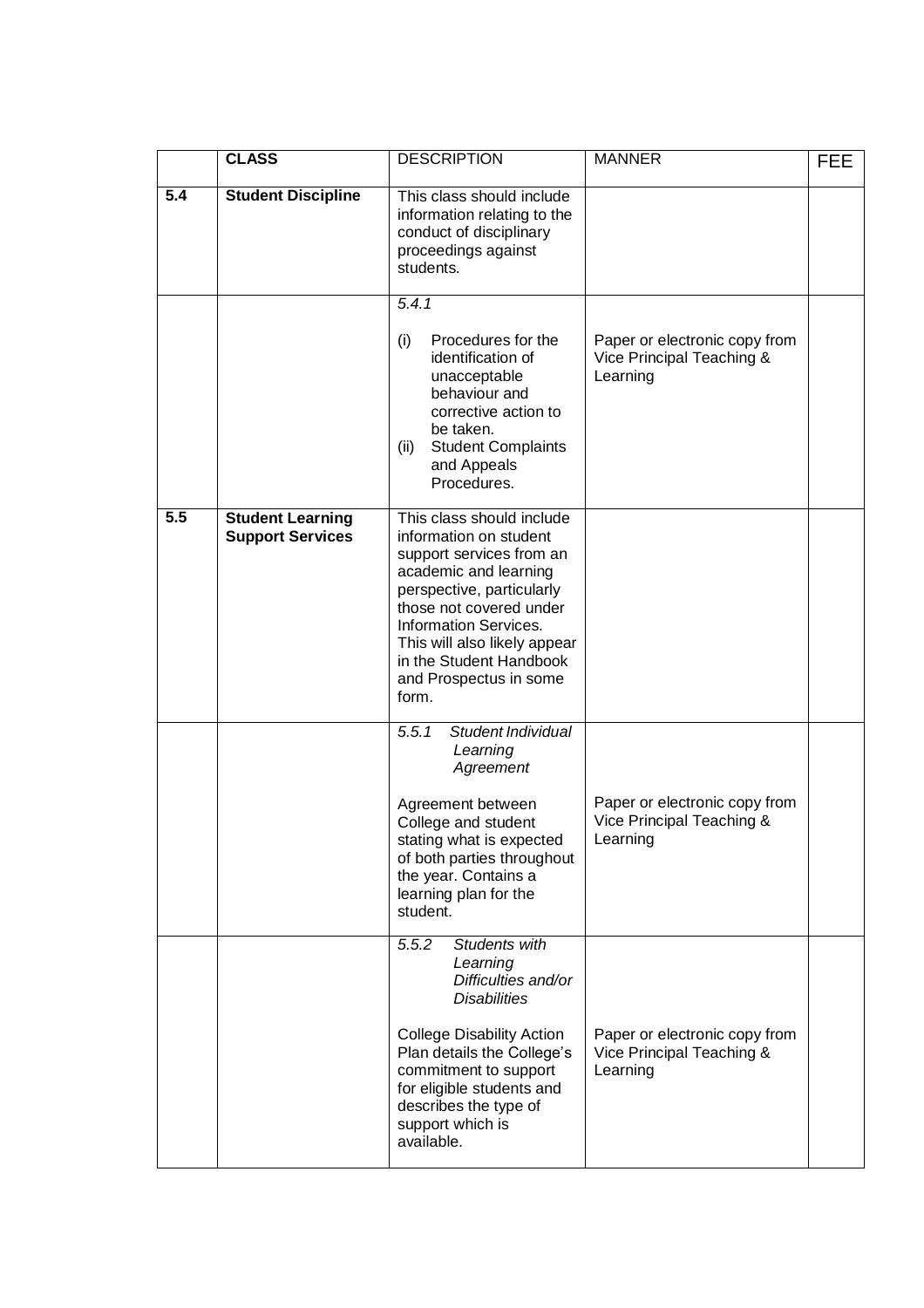|     | <b>CLASS</b>            | <b>DESCRIPTION</b>                                                                                                                                                                                                                                           | <b>MANNER</b>                                                                                                  | <b>FEE</b> |
|-----|-------------------------|--------------------------------------------------------------------------------------------------------------------------------------------------------------------------------------------------------------------------------------------------------------|----------------------------------------------------------------------------------------------------------------|------------|
|     |                         | <b>Students with</b><br>5.5.3<br>Learning<br>Difficulties and/or<br>Disabilities -<br>Department for<br><b>Employment and</b><br>Learning Circular                                                                                                           |                                                                                                                |            |
|     |                         | Sets out Department for<br>Employment and<br>Learning terms and<br>conditions for the<br>payment of the Additional<br>Support Fund. This fund<br>provides financial support<br>to enable the purchase of<br>necessary equipment and<br>specialised services. | Paper copy from the Student<br>Services. Also available from<br>the Department for<br>Employment and Learning. |            |
| 5.6 | <b>Student Liaison</b>  | This class should include<br>information relating to the<br>structure and functioning<br>of staff/student<br>consultative committees<br>or other liaison groups.                                                                                             |                                                                                                                |            |
|     |                         | 5.6.1<br>Staff and students share<br>involvement in College<br>committees.                                                                                                                                                                                   | Paper or electronic copy from<br>Vice Principal Teaching &<br>Learning                                         |            |
| 5.7 | <b>Student Policies</b> | This class should include<br>a guide to all student<br>policies issued by the<br>College.                                                                                                                                                                    |                                                                                                                |            |
|     |                         | Code of Practice<br>5.7.1<br>for Students                                                                                                                                                                                                                    |                                                                                                                |            |
|     |                         | Defines students' general<br>responsibilities under the<br>College Code of Practice.                                                                                                                                                                         | Paper or electronic copy from<br>Vice Principal Teaching &<br>Learning                                         |            |
|     |                         | 5.7.2<br><b>College Student</b><br>Charter                                                                                                                                                                                                                   |                                                                                                                |            |
|     |                         | Outlines the College's<br>responsibilities to the<br>students.                                                                                                                                                                                               | Paper or electronic copy from<br>Vice Principal Teaching &<br>Learning                                         |            |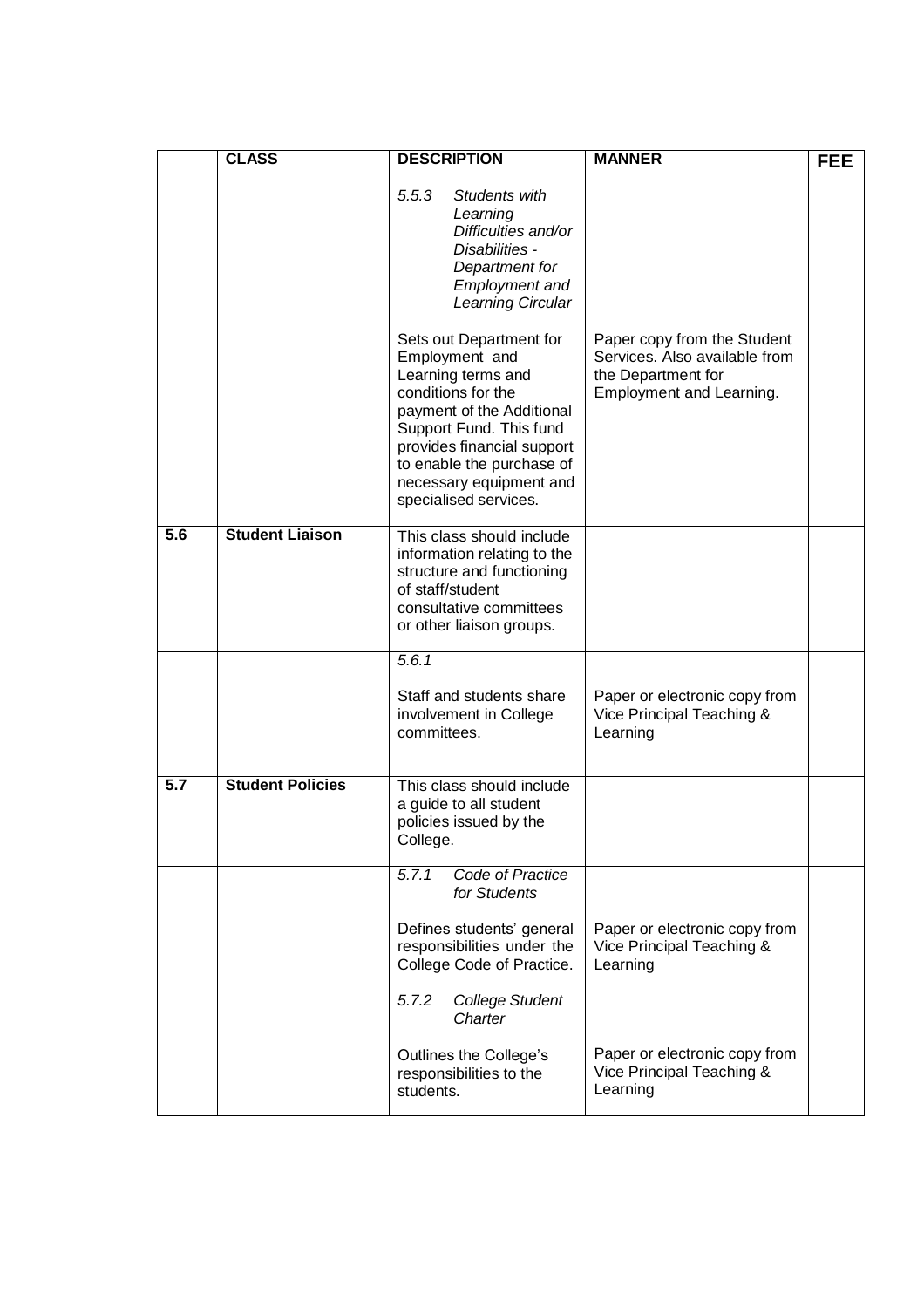| <b>CLASS</b> | <b>DESCRIPTION</b>                                                                                                              | <b>MANNER</b>                                                                         | <b>FEE</b> |
|--------------|---------------------------------------------------------------------------------------------------------------------------------|---------------------------------------------------------------------------------------|------------|
|              | 5.7.3<br>Internet and<br>Information<br>Technology Use,<br>and College<br>Acceptable Use<br>Policy                              |                                                                                       |            |
|              | (i)<br>College Policy on<br>Information<br>Technology access.<br>(ii)<br>Acceptable Use Policy<br>(to be signed by<br>student). | Paper or electronic copy<br>from Vice Principal HR<br>& Organisational<br>Development |            |
|              | 5.7.4<br><b>Smoking Policy</b>                                                                                                  |                                                                                       |            |
|              | Details smoking policy<br>within the College.                                                                                   | Paper or electronic copy<br>from Vice Principal HR<br>& Organisational<br>Development |            |
|              | 5.7.5<br>Policy on Drug<br>and Alcohol<br>Abuse                                                                                 |                                                                                       |            |
|              | Details unacceptable use of<br>drugs and alcohol within the<br>College.                                                         | Paper or electronic copy<br>from Vice Principal Teaching<br>& Learning                |            |
|              | 5.7.6<br>Policy on the use<br>of Mobile Phones<br>by Students                                                                   |                                                                                       |            |
|              | Details unacceptable use of<br>mobile phones within the<br>College.                                                             | Paper or electronic copy<br>from Vice Principal<br>Teaching & Learning                |            |
|              | 5.7.7<br>Car Parking and<br>Driving on<br>Campus                                                                                |                                                                                       |            |
|              | Details responsibilities of all<br>vehicle users while on<br>campus.                                                            | Paper or electronic copy<br>from Chief Operating                                      |            |
|              | 5.7.8<br>Safety for<br><b>Students</b>                                                                                          |                                                                                       |            |
|              | Advice for students plus<br>information on College<br>evacuation procedure.                                                     | Paper or electronic copy<br>from Vice Principal<br>Teaching & Learning                |            |
|              | General<br>5.7.9<br><b>Regulations for</b><br><b>Students</b>                                                                   |                                                                                       |            |
|              | Information and advice on a<br>number of general issues.                                                                        |                                                                                       |            |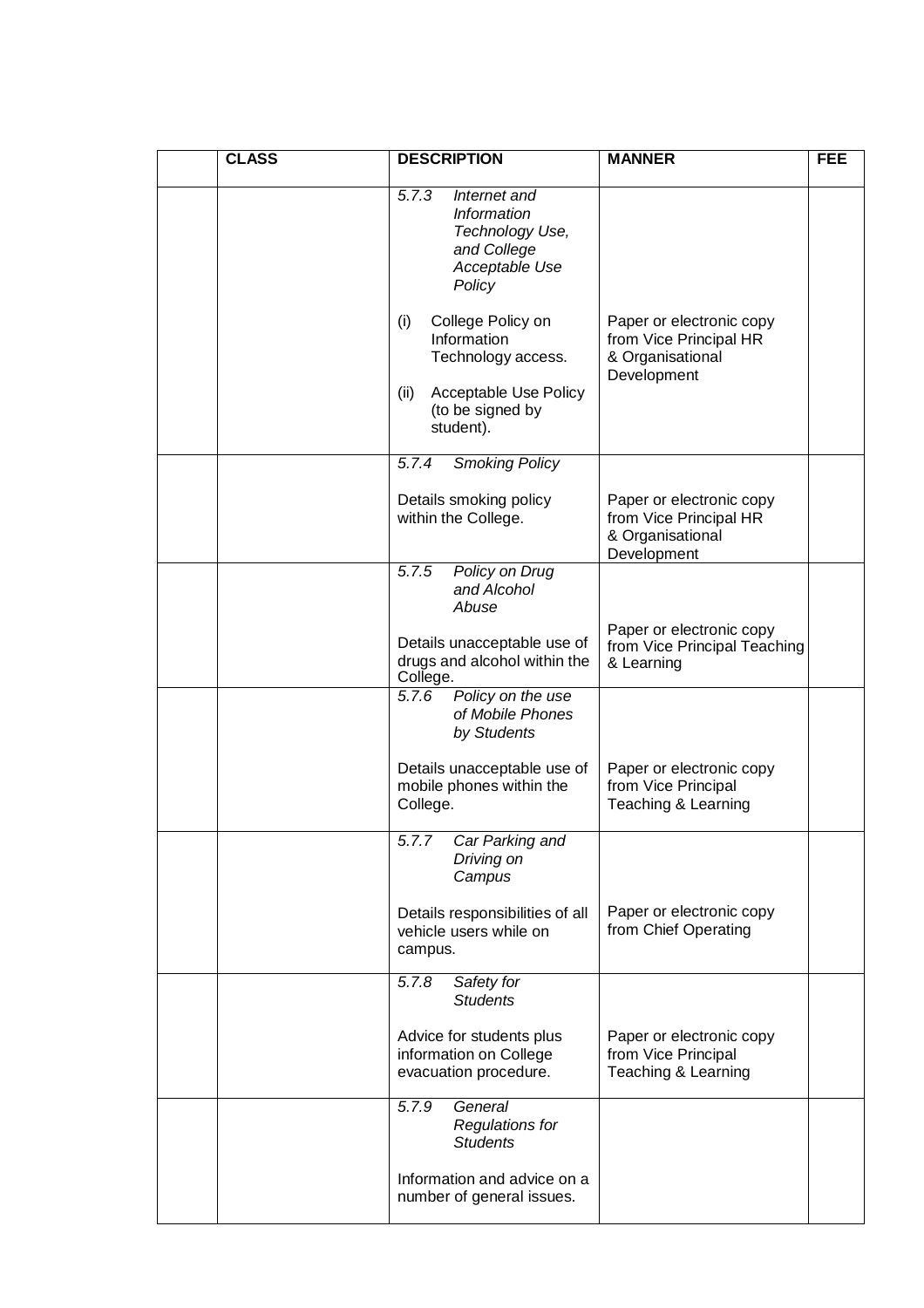|     | <b>CLASS</b>            | <b>DESCRIPTION</b>                                                                                                                              | <b>MANNER</b>                                                                                                     | <b>FEE</b> |
|-----|-------------------------|-------------------------------------------------------------------------------------------------------------------------------------------------|-------------------------------------------------------------------------------------------------------------------|------------|
| 5.8 | <b>Student Welfare.</b> | See examples below.                                                                                                                             |                                                                                                                   |            |
|     |                         | 5.8.1<br><b>Student</b><br>Handbook                                                                                                             |                                                                                                                   |            |
|     |                         | A6 diary containing College<br>information and policies.                                                                                        | Vice Principal Teaching &<br>Learning                                                                             |            |
|     |                         | <b>Student</b><br>5.8.2<br>Support<br>Funds -<br>Department of<br><b>Employment and</b><br>Learning<br>General<br><b>Guidelines</b>             |                                                                                                                   |            |
|     |                         | Sets out terms and<br>conditions for payment to<br>eligible students.                                                                           | Vice Principal Teaching<br>& Learning                                                                             |            |
|     |                         | <b>North Eastern</b><br>5.8.3<br><b>Education and</b><br>Library Board<br>Discretionary<br><b>Award Policy</b><br>and Procedure                 |                                                                                                                   |            |
|     |                         | Outlines the North Eastern<br><b>Education and Library</b><br>Board's procedure for<br>allocation of discretionary<br>awards to students.       | Vice Principal Teaching<br>& Learning Also<br>available from the North<br>Eastern Education and<br>Library Board. |            |
|     |                         | 5.8.4<br>College Policy<br>and Procedure<br>for Child<br>Protection                                                                             |                                                                                                                   |            |
|     |                         | Policy detailing the<br>procedures to be followed<br>in relation to suspected, or<br>confirmed, cases<br>concerning child protection<br>issues. | Vice Principal Teaching<br>& Learning                                                                             |            |
|     |                         | 5.8.5<br><b>Student</b><br>Counselling<br>Information                                                                                           |                                                                                                                   |            |
|     |                         | Information on referral<br>(i)<br>procedures.                                                                                                   | Vice Principal Teaching<br>& Learning                                                                             |            |
|     |                         | Contact numbers for<br>(ii)<br>various counselling<br>services, eg sexual<br>matters, drugs and<br>general issues.                              |                                                                                                                   |            |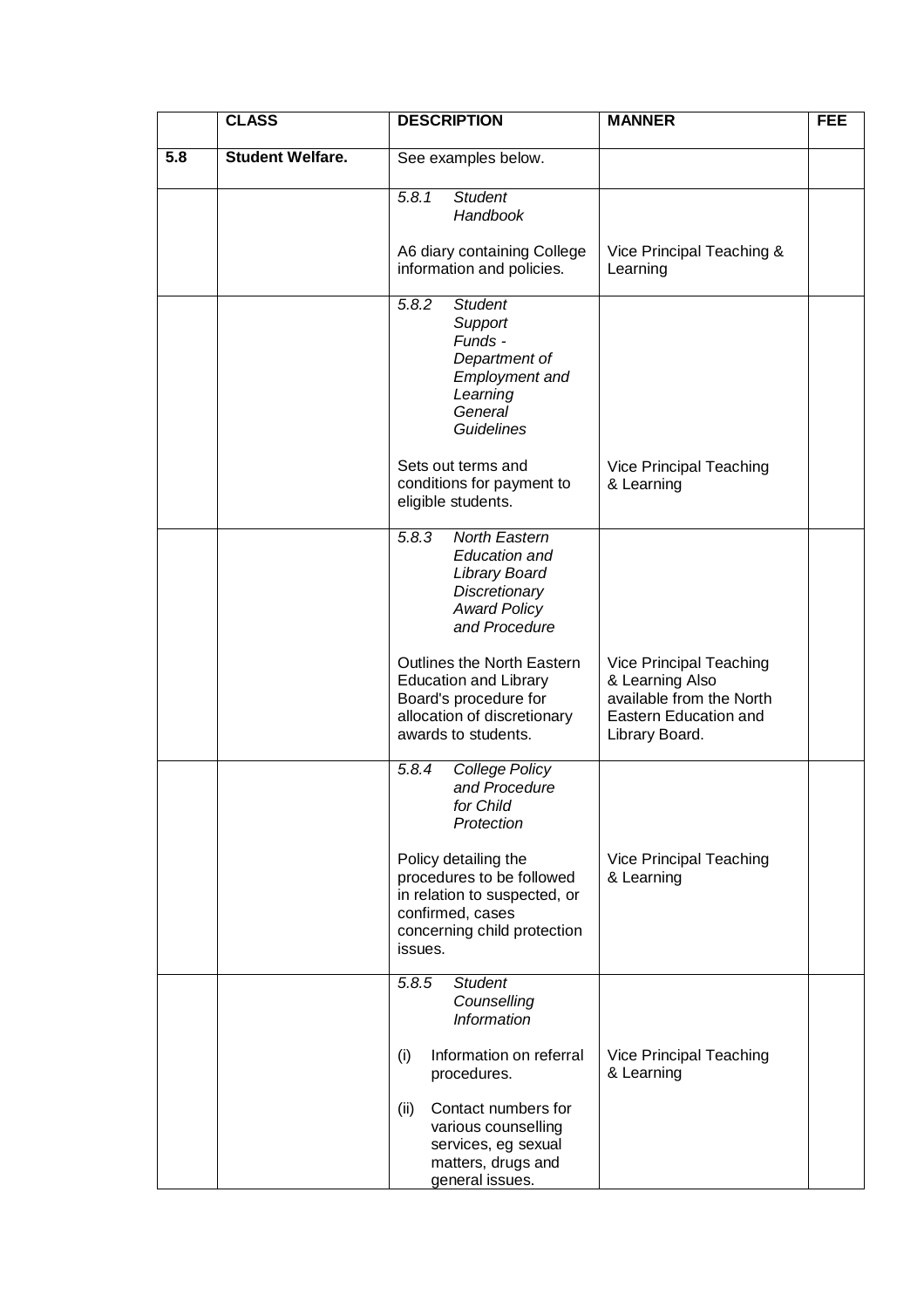|      | <b>CLASS</b>                                                   | <b>DESCRIPTION</b>                                                                                                                                                                                                                 | <b>MANNER</b>                         | <b>FEE</b> |
|------|----------------------------------------------------------------|------------------------------------------------------------------------------------------------------------------------------------------------------------------------------------------------------------------------------------|---------------------------------------|------------|
|      |                                                                | 5.8.6 College Careers<br>(i)<br>Careers handbook<br>outlines the various<br>types of careers<br>advice and guidance<br>information<br>available.<br>Information on<br>(ii)<br>Universities and                                     | Vice Principal Teaching &<br>Learning |            |
|      |                                                                | <b>Colleges Admissions</b><br>Service application,<br>useful telephone<br>numbers etc.                                                                                                                                             |                                       |            |
|      |                                                                | Educational<br>5.8.6<br>Maintenance<br>Allowance (EMA)                                                                                                                                                                             |                                       |            |
|      |                                                                | An agreement for<br>students in receipt of an<br><b>EMA</b>                                                                                                                                                                        | Vice Principal Teaching &<br>Learning |            |
| 5.10 | <b>Student</b><br><b>Associations and</b><br><b>Activities</b> | This class should contain<br>information relating to the<br>operation and activities of<br>the Students' Union and<br>other clubs, associations<br>and non-academic<br>activities that are<br>organised for or by the<br>students. |                                       |            |
|      |                                                                | 5.10.1 Student<br>Representative<br>Council                                                                                                                                                                                        |                                       |            |
|      |                                                                | (i)<br><b>Details of Student</b><br>Representative<br>Council, what it can<br>do and how students<br>are elected.                                                                                                                  | Vice Principal Teaching &<br>Learning |            |
|      |                                                                | Minutes of Student<br>(ii)<br>Representative<br>Council meetings.                                                                                                                                                                  |                                       |            |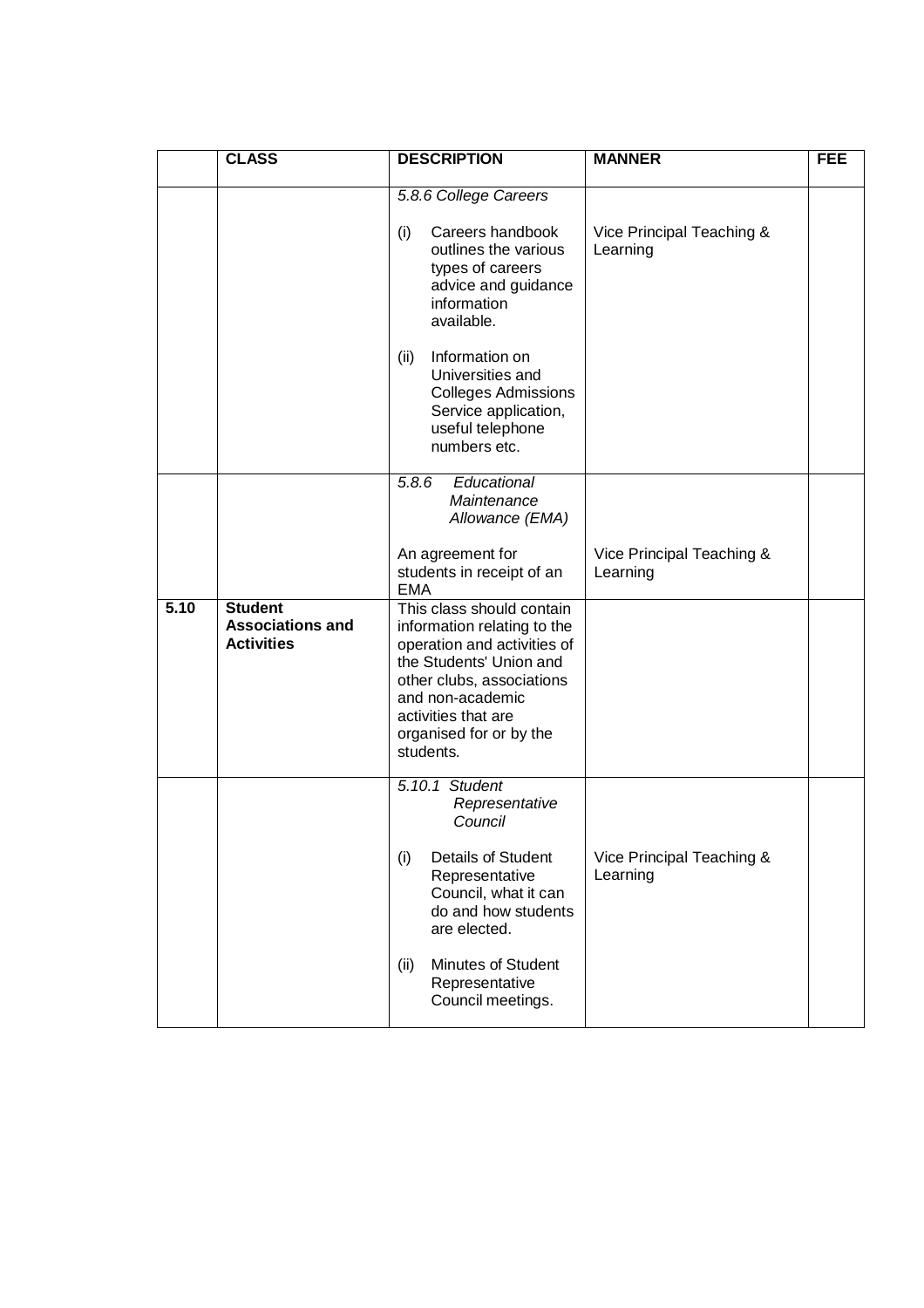#### <span id="page-30-0"></span>**6. INFORMATION SERVICES Introduction**

This section covers those functions within the College that provide access to information to the student body and both academic and administrative staff. These include libraries, computing services and information support services.

Such functions may be managed separately from each other, or in various combinations. These services routinely explain their Estates (and the conditions of their use) to students, staff and the general public, and it is information of this nature that is included within this section.

Information services inevitably hold large quantities of personal data that are exempt from general disclosure.

|     | <b>CLASS</b>                                                             | <b>DESCRIPTION</b>                                                                                                                                                                                                                                                                                                                                                                             | <b>MANNER</b>                                                     | <b>FEE</b> |
|-----|--------------------------------------------------------------------------|------------------------------------------------------------------------------------------------------------------------------------------------------------------------------------------------------------------------------------------------------------------------------------------------------------------------------------------------------------------------------------------------|-------------------------------------------------------------------|------------|
| 6.1 | <b>Availability and</b><br><b>Conditions of Use of</b><br><b>Estates</b> | Information in these<br>classes provides details<br>about who can access<br>systems and services,<br>and the estates that they<br>can access. They also<br>provide assurance for<br>external bodies/<br>individuals that rules exist<br>to ensure the breaches of<br>conditions of use (eg<br>breach of copyright,<br>e-mail spamming of an<br>external site) are<br>appropriately dealt with. |                                                                   |            |
|     |                                                                          | 6.1.1 Learning<br><b>Resource Centre</b><br><b>Information Leaflets</b>                                                                                                                                                                                                                                                                                                                        |                                                                   |            |
|     |                                                                          | Opening hours, contact<br>details.                                                                                                                                                                                                                                                                                                                                                             | Vice Principal Teaching &<br>Learning                             |            |
|     |                                                                          | 6.1.2<br>Internet and<br>College<br>Acceptable Use<br>Policy                                                                                                                                                                                                                                                                                                                                   |                                                                   |            |
|     |                                                                          | Provides information<br>regarding the use of<br>computers and the<br>internet within the<br>College.                                                                                                                                                                                                                                                                                           | Paper or electronic copy from<br><b>Chief Information Officer</b> |            |
| 6.2 | <b>Mission Statements</b><br>and Related<br><b>Documents</b>             | This class should include<br>information regarding the<br>aims of the department in<br>context of its place in the<br>organisation, a definition<br>of the service provided<br>and, where appropriate,<br>service level agreements.                                                                                                                                                            | Subsumed under 1.4.13<br>(Governance).                            |            |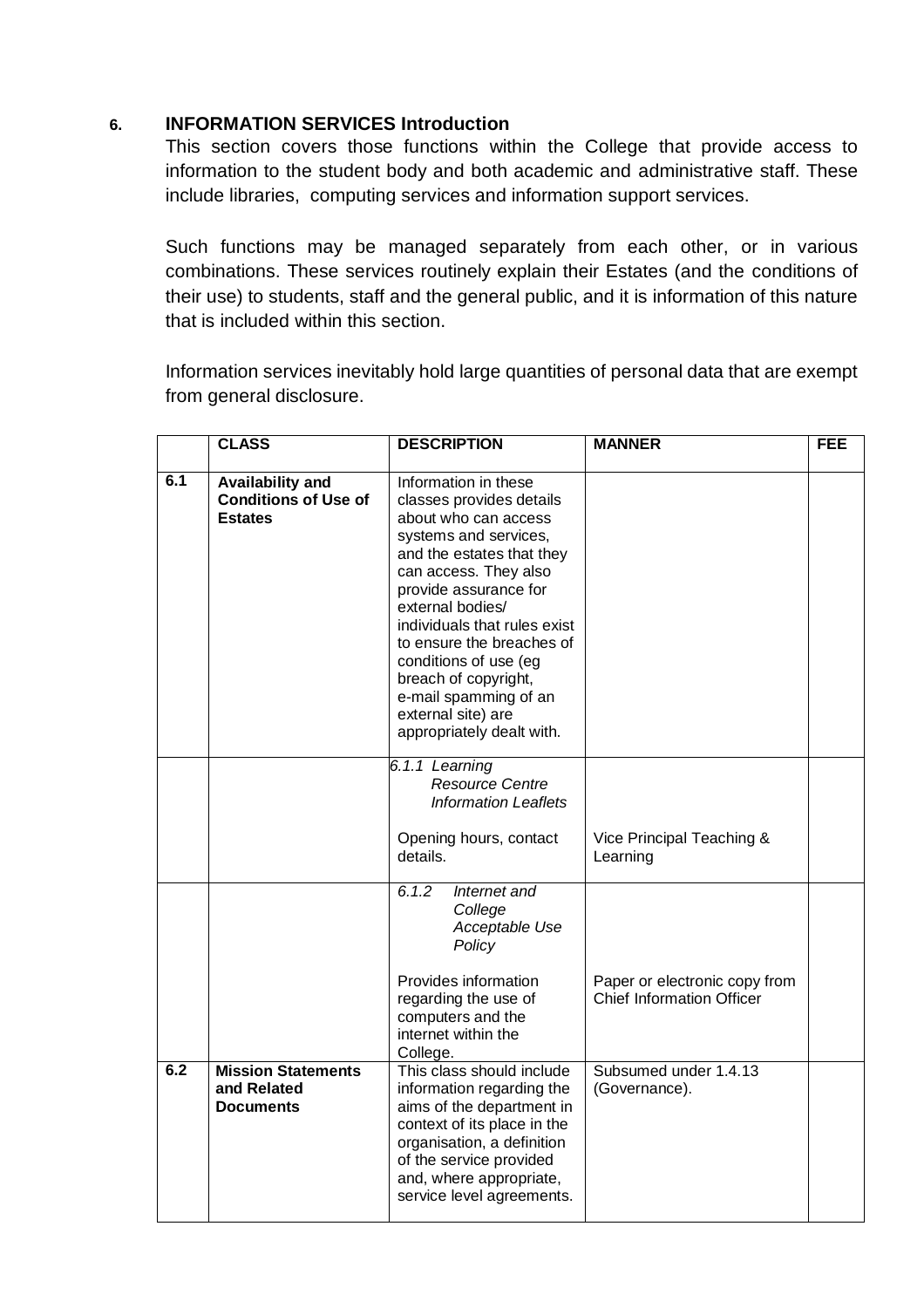#### <span id="page-31-0"></span>**7. TEACHING AND LEARNING Introduction**

This section contains information regarding the management of teaching and learning within the College, including mechanisms for reviewing and ensuring the quality of teaching provided.

|     | <b>CLASS</b>                                | <b>DESCRIPTION</b>                                                                                                                                                                                                                                                                                                                                                                                                | <b>MANNER</b>                                       | <b>FEE</b> |
|-----|---------------------------------------------|-------------------------------------------------------------------------------------------------------------------------------------------------------------------------------------------------------------------------------------------------------------------------------------------------------------------------------------------------------------------------------------------------------------------|-----------------------------------------------------|------------|
| 7.1 | College Calendar -<br><b>Current</b>        | This class should include<br>information on the dates<br>for the current academic<br>year as well as future<br>academic years (as far as<br>is known).                                                                                                                                                                                                                                                            |                                                     |            |
|     |                                             | 7.1.1<br>College<br>Calendar<br>Gives details of the<br>student year and details<br>of when the College will<br>be closed.                                                                                                                                                                                                                                                                                        | Available in College<br>prospectus and from website |            |
| 7.2 | <b>Further Course</b><br><b>Information</b> | This class should include<br>information relating to<br>particular schools and<br>departments, also<br>information relating to<br>programmes and<br>qualifications.                                                                                                                                                                                                                                               |                                                     |            |
|     |                                             | 7.2.1<br>Course<br><b>Information</b><br>(i)<br>The prospectus<br>covers all full-time<br>and part-time<br>learning<br>programmes offered<br>by the College.<br>Other marketing<br>(ii)<br>publications include<br>College leaflets for<br>specific curriculum<br>areas, together with<br>information relating<br>to Recognised<br>Training<br>Organisation<br>provision and<br>tailored courses for<br>Business. | Available in College<br>prospectus and from website |            |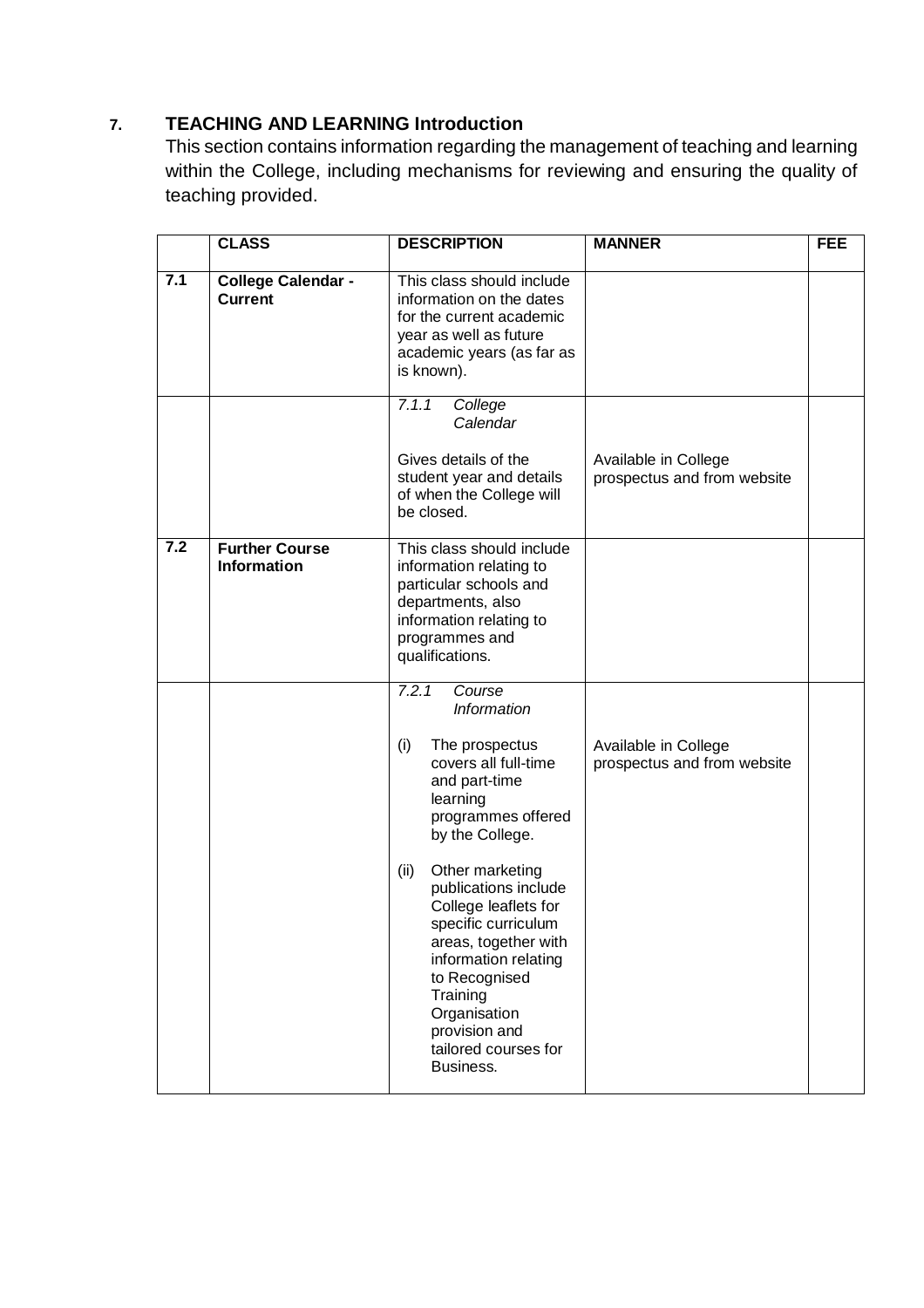|     | <b>CLASS</b>                                                                                                           | <b>DESCRIPTION</b>                                                                                                                                                                                                                                                                                                                                   | <b>MANNER</b>                                                                                                                                   | <b>FEE</b> |
|-----|------------------------------------------------------------------------------------------------------------------------|------------------------------------------------------------------------------------------------------------------------------------------------------------------------------------------------------------------------------------------------------------------------------------------------------------------------------------------------------|-------------------------------------------------------------------------------------------------------------------------------------------------|------------|
| 7.3 | <b>Information on</b><br><b>Internal Procedures</b><br>for Assuring<br><b>Academic Quality and</b><br><b>Standards</b> | This class should include<br>information about the<br>College's internal quality<br>audit programmes and<br>annual review. It should<br>also include information<br>on the Further Education<br>College's internal<br>procedures for assuring<br>academic quality and<br>standards.                                                                  |                                                                                                                                                 |            |
|     |                                                                                                                        | 7.3.1<br><b>Improving</b><br>Quality: Raising<br><b>Standards</b>                                                                                                                                                                                                                                                                                    |                                                                                                                                                 |            |
|     |                                                                                                                        | This documentation<br>outlines the philosophy<br>and approach taken by<br>the Education and<br>Training Inspectorate in<br>achieving and measuring<br>quality in further<br>education and training<br>establishments. The key<br>performance indicators<br>are outlined and the<br>philosophy behind the<br>self-assessment and<br>grading approach. | The Quality Manual and other<br>relevant documentation is<br>available from the following<br>website:<br>www.deni.gov.uk/inspection<br>services |            |
|     |                                                                                                                        | 7.3.2<br>Inspection<br>Reports                                                                                                                                                                                                                                                                                                                       |                                                                                                                                                 |            |
|     |                                                                                                                        | Reports of Inspections of<br>the College carried out<br>periodically by the<br><b>Education and Training</b><br>Inspectorate and<br>submitted to the College<br>Governing Body.<br>(Cross reference 8.3.2)                                                                                                                                           | Available from the website<br>www.deni.gov.uk/inspection<br>services                                                                            |            |
|     |                                                                                                                        | <b>External Verifier</b><br>7.3.3<br>Reports                                                                                                                                                                                                                                                                                                         |                                                                                                                                                 |            |
|     |                                                                                                                        | Reports provided<br>annually by External<br>Verifiers, appointed by<br>awarding bodies in<br>relation to specific course<br>programmes.                                                                                                                                                                                                              | Paper or electronic copy from<br>Deputy Director (Support &<br>Development)                                                                     |            |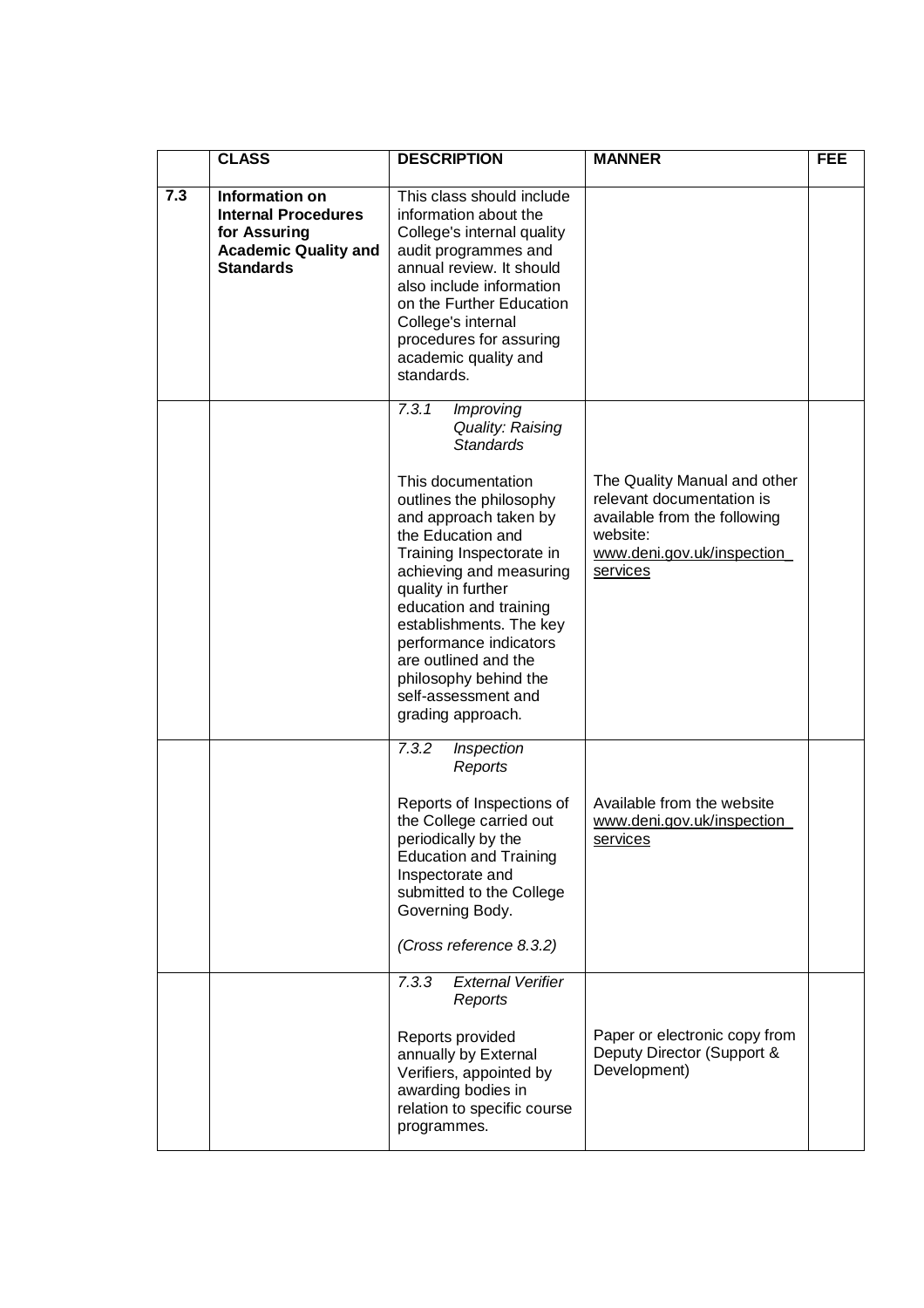| <b>CLASS</b> | <b>DESCRIPTION</b>                                                                                                                                                                                                                                     | <b>MANNER</b>                                                                       | <b>FEE</b> |
|--------------|--------------------------------------------------------------------------------------------------------------------------------------------------------------------------------------------------------------------------------------------------------|-------------------------------------------------------------------------------------|------------|
|              | 7.3.4<br>Course Approval<br>Documentation<br>Written confirmation of                                                                                                                                                                                   | Vice Principal Teaching &                                                           |            |
|              | the awarding body<br>approval to offer a<br>learning programme.                                                                                                                                                                                        | Learning                                                                            |            |
|              | 7.3.5<br><b>Course Review</b><br>and Evaluation                                                                                                                                                                                                        |                                                                                     |            |
|              | A course team document<br>produced internally,<br>providing a self-<br>assessment and grading<br>of course and student<br>performance.                                                                                                                 | Vice Principal Teaching &<br>Learning                                               |            |
|              | 7.3.6<br>Student Surveys                                                                                                                                                                                                                               |                                                                                     |            |
|              | Perception surveys<br>issued to students<br>annually to seek<br>feedback on the delivery<br>of the following:<br>- Student Induction;<br>- Student Support<br>Services;<br>- Library and IT Services;<br>- Learning Programmes;<br>- Tutorial Support. | Vice Principal Teaching &<br>Learning                                               |            |
|              | 7.3.7<br>Learning and<br><b>Assessment</b><br>Procedures                                                                                                                                                                                               |                                                                                     |            |
|              | Written course<br>documentation outlining<br>the learning and<br>assessment strategies.                                                                                                                                                                | Vice Principal Teaching &<br>Learning                                               |            |
|              | <b>College Structure</b><br>7.3.8                                                                                                                                                                                                                      |                                                                                     |            |
|              | College organisational<br>chart shows where each<br>unit fits into the overall<br>structure.                                                                                                                                                           | Paper or electronic copy from<br>Vice Principal HR &<br>Organisational Development. |            |
|              | (Cross-reference 1.2)                                                                                                                                                                                                                                  |                                                                                     |            |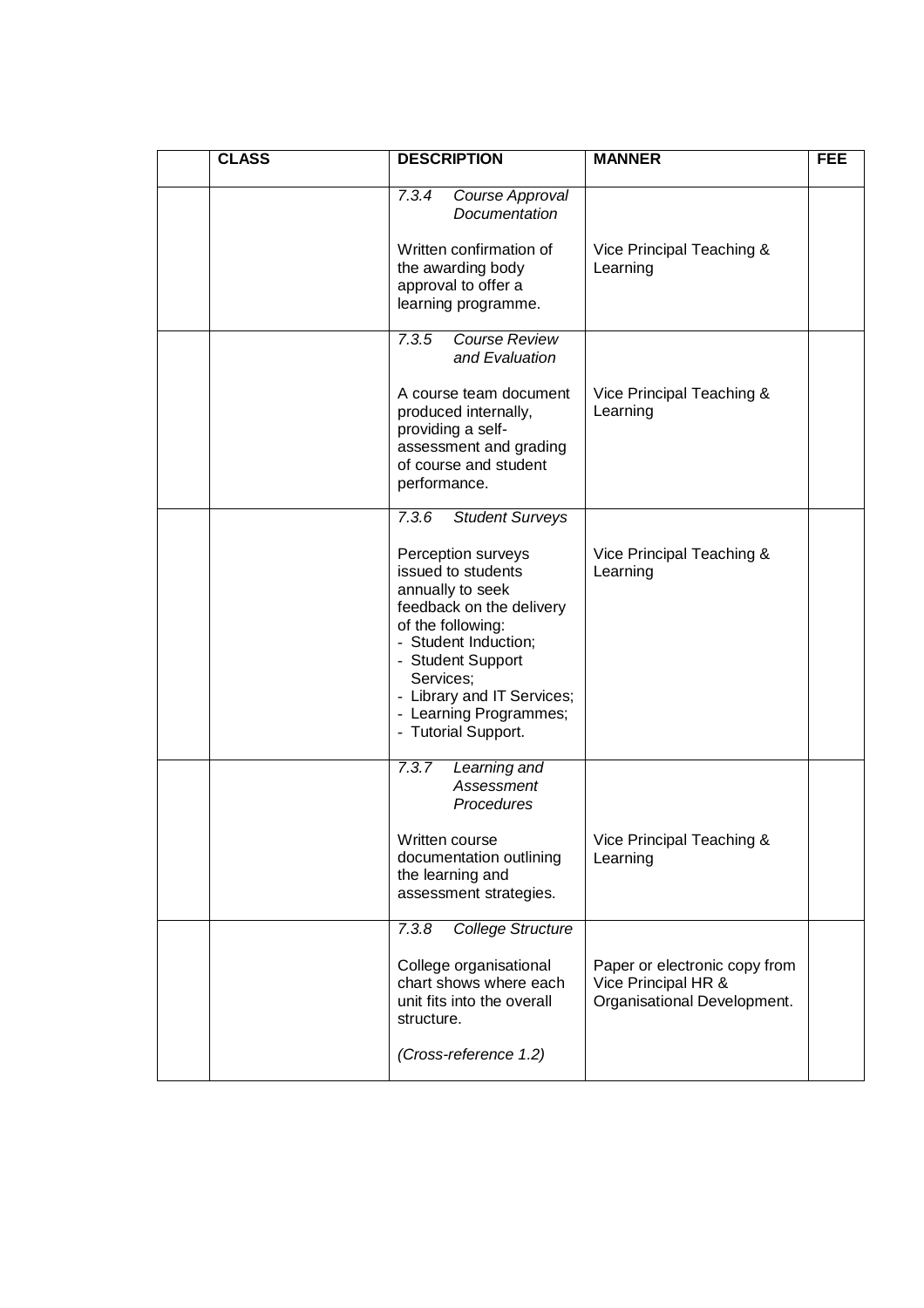|     | <b>CLASS</b>                                               | <b>DESCRIPTION</b>                                                                                                                                                                                                                                    | <b>MANNER</b>                                                                                                                                                        | <b>FEE</b> |
|-----|------------------------------------------------------------|-------------------------------------------------------------------------------------------------------------------------------------------------------------------------------------------------------------------------------------------------------|----------------------------------------------------------------------------------------------------------------------------------------------------------------------|------------|
| 7.4 | <b>Staffing Structure of</b><br><b>Schools/Departments</b> | This class should include<br>information about staff<br>roles within schools and<br>departments, together<br>with organisational<br>charts.                                                                                                           |                                                                                                                                                                      |            |
|     |                                                            | 7.4.1<br>Departmental<br>organisation.                                                                                                                                                                                                                | Paper or electronic copy from<br>Vice Principal HR &<br>Organisational Development.                                                                                  |            |
| 7.5 | <b>Student Assessment</b><br><b>Strategy</b>               | This class should include<br>information on the<br>regulations and/or policy<br>governing student<br>assessment. Student<br>Guidelines on<br>Assessment                                                                                               |                                                                                                                                                                      |            |
|     |                                                            | 7.5.1<br>Examination                                                                                                                                                                                                                                  | Paper or electronic copy from                                                                                                                                        |            |
|     |                                                            | arrangements.                                                                                                                                                                                                                                         | Vice Principal Teaching &<br>Learning                                                                                                                                |            |
| 7.6 | <b>Tuition Fees</b>                                        | This class should include<br>information relation to<br>tuition fees for UK<br>students, EU students<br>and other international<br>students, including<br>information on when<br>tuition fees will be<br>payable and how to pay.                      |                                                                                                                                                                      |            |
|     |                                                            | 7.6.1                                                                                                                                                                                                                                                 |                                                                                                                                                                      |            |
|     |                                                            | A Fees Policy has been<br>developed to produce a<br>pricing structure, which is<br>competitive, offers value<br>for money, ensures the<br>financial viability of the<br>College and enables the<br>College to build up<br>sufficient reserves to help | A copy of the College's<br>Prospectus is available at all<br>Receptions of the Northern<br>Regional College and also on<br>the College's website at<br>www.nrc.ac.uk |            |
|     |                                                            | sustain future<br>development and<br>expansion. The courses<br>offered and fees charged<br>are shown annually in the<br>College's Prospectus.<br>(Cross-reference 2.1.7)                                                                              | A copy of the Fees Policy is<br>Available from the Chief<br><b>Operating Officer</b>                                                                                 |            |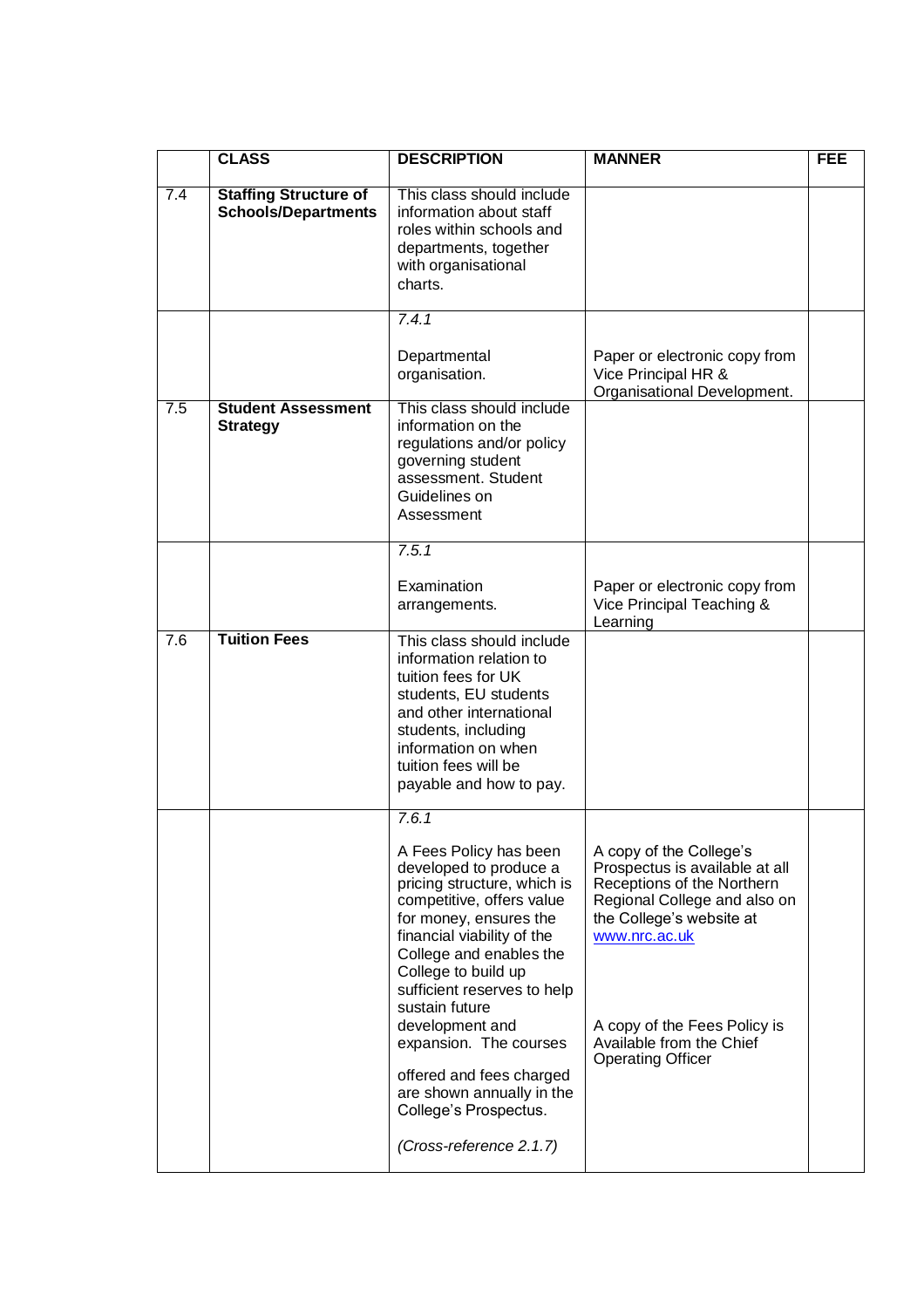#### <span id="page-35-0"></span>**8. EXTERNAL RELATIONS Introduction**

This section covers information relating to the College's relationship with its external environment. These include the formal reports the College is required to provide to its funding bodies, arrangements with other Colleges, how it manages its relationship with the local community and how it retains contact with its former staff and students.

By virtue of its nature most Colleges will probably find that the majority of classes are already made available to the public in some means. Members of the public are also likely to find the same or related information is available from the external partners with which the College has links.

|     | <b>CLASS</b>             | <b>DESCRIPTION</b>                                                                                                                                                                                                                                                                           | <b>MANNER</b>                         | <b>FEE</b> |
|-----|--------------------------|----------------------------------------------------------------------------------------------------------------------------------------------------------------------------------------------------------------------------------------------------------------------------------------------|---------------------------------------|------------|
| 8.1 | <b>Community Liaison</b> | This class should contain<br>information about the<br>College's relationship<br>with their local<br>community. The<br>information included<br>within this class<br>represents the College's<br>approach to maintaining<br>and fostering that<br>relationship.                                |                                       |            |
|     |                          | <b>Essential Skills</b><br>8.1.1<br>Strategy<br>This is a Department of<br><b>Employment &amp; Learning</b><br>sponsored strategy,<br>which aims to improve<br>the overall performance<br>of the Northern Ireland<br>population in relation to<br><b>Literacy and Numeracy</b><br>standards. | Vice Principal Teaching &<br>Learning |            |
|     |                          | 8.1.2<br>Community<br>Education<br>Strategy<br>This document indicates<br>how the College aims to<br>increase access and<br>widen participation for its<br>local community.                                                                                                                  | Vice Principal Teaching &<br>Learning |            |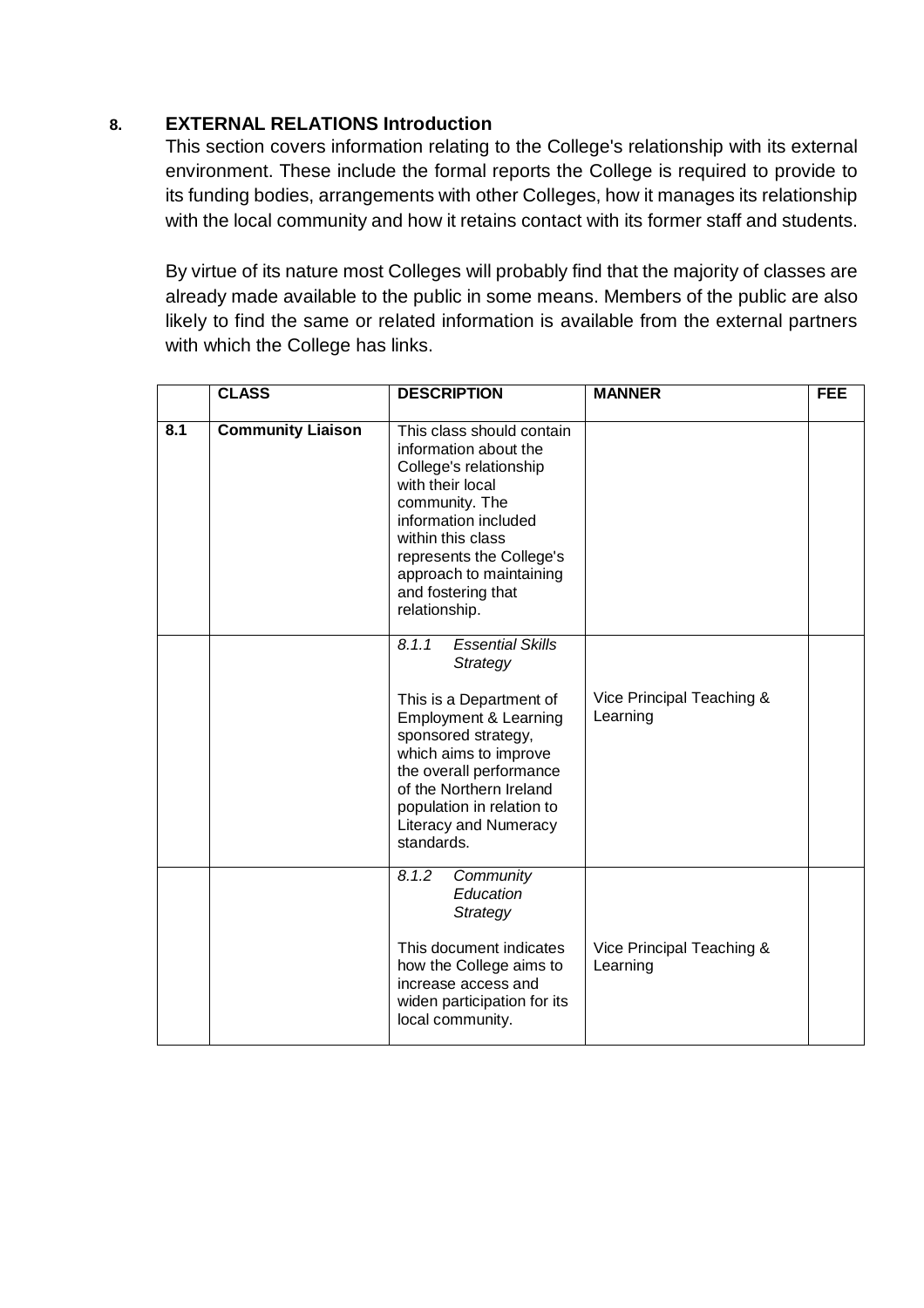|     | <b>CLASS</b>                                 | <b>DESCRIPTION</b>                                                                                                                                                                                                                                                                                        | <b>MANNER</b>                                                        | <b>FEE</b> |
|-----|----------------------------------------------|-----------------------------------------------------------------------------------------------------------------------------------------------------------------------------------------------------------------------------------------------------------------------------------------------------------|----------------------------------------------------------------------|------------|
| 8.2 | <b>Fundraising</b>                           | Information included<br>within this class relates to<br>the activities undertaken<br>by the College to raise<br>additional revenue to that<br>provided by its main<br>funding bodies.                                                                                                                     | Vice Principal Teaching &<br>Learning                                |            |
| 8.3 | Government and<br><b>Regulator Relations</b> | This class relates to the<br>information that the<br>College is legally obliged<br>to make available to its<br>funding and/or monitoring<br>bodies. Such material<br>may provide information<br>as to how well the<br>College is performing.                                                              |                                                                      |            |
|     |                                              | 8.3.1<br>Inspection<br>Reports<br>Reports of Inspections of<br>the College carried out<br>periodically by the<br><b>Education and Training</b><br>Inspectorate and<br>submitted to the College<br>Governing Body.<br>(Cross reference 7.3.2)                                                              | Available from the website<br>www.deni.gov.uk/inspection<br>services |            |
|     |                                              | 8.3.2<br>Further<br>Education<br>Leavers Survey<br>(FELS) Report<br>Return made to<br>Department for<br>Employment and<br>Learning covering<br>enrolments, retention and<br>success of students on<br>vocational courses (ie<br>courses leading to<br>recognised qualifications)<br>in the previous year. | Available from the Chief<br><b>Information Officer</b>               |            |
|     |                                              | 8.3.3<br><b>Annual Report</b><br>A report outlining the<br>activities, achievement<br>and financial performance<br>of the previous year.                                                                                                                                                                  | Available from the Chief<br><b>Operating Officer</b>                 |            |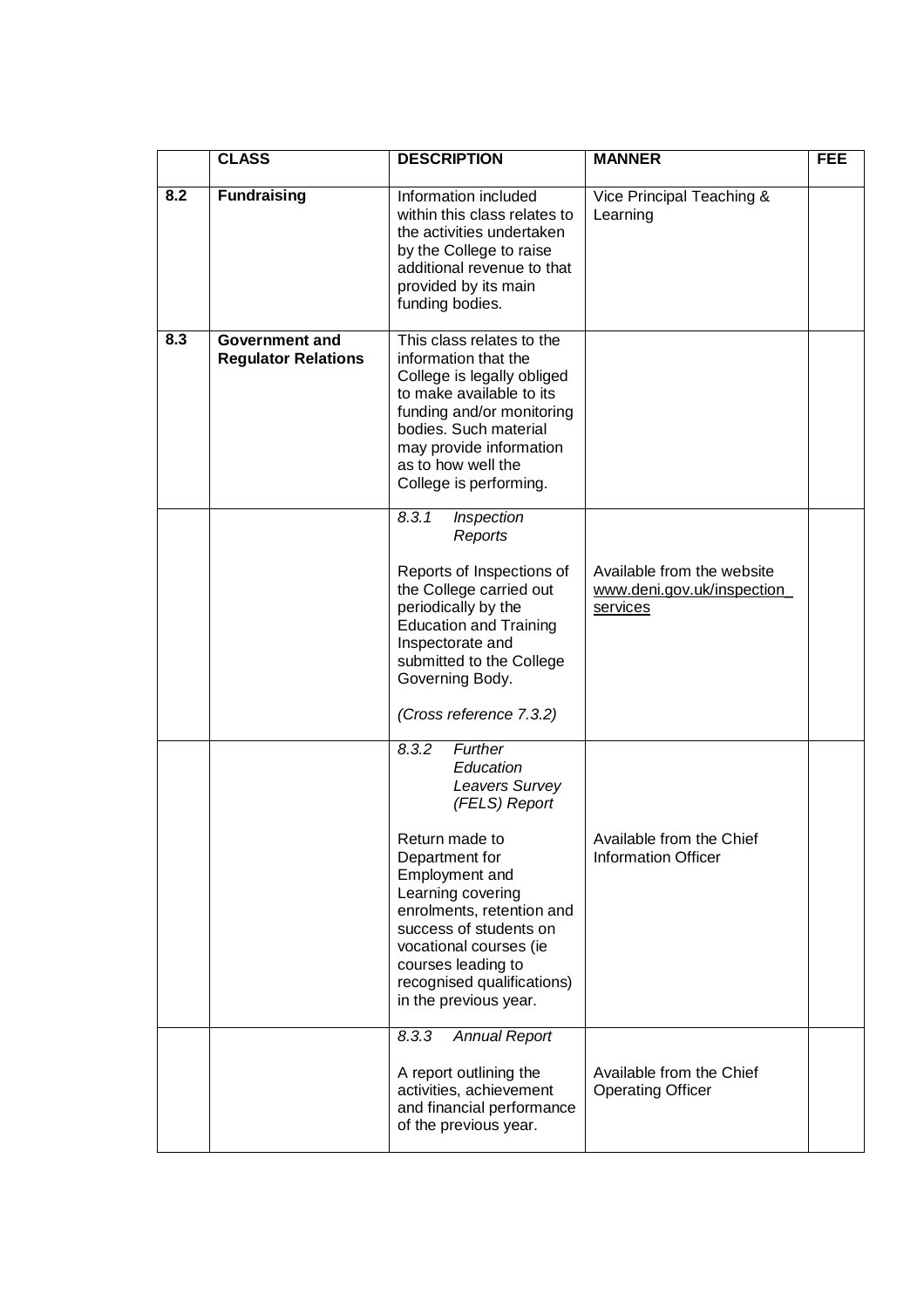|     | <b>CLASS</b>                                 | <b>DESCRIPTION</b>                                                                                                                                                                                                                                                                                                | <b>MANNER</b>                                                                                                                                                        | <b>FEE</b> |
|-----|----------------------------------------------|-------------------------------------------------------------------------------------------------------------------------------------------------------------------------------------------------------------------------------------------------------------------------------------------------------------------|----------------------------------------------------------------------------------------------------------------------------------------------------------------------|------------|
|     |                                              | 8.3.5<br><b>FESR</b><br>A snapshot taken each<br>year on 1 November and<br>full year data                                                                                                                                                                                                                         | Available from the Chief<br><b>Information Officer</b>                                                                                                               |            |
| 8.4 | <b>Marketing &amp;</b><br><b>Recruitment</b> | This class should include<br>publications relating to<br>student recruitment (UK<br>and International),<br>including the College<br>prospectus. It will also<br>include information<br>related to the learning<br>experience. There will be<br>some overlap with<br><b>Student Administration</b><br>and Support. |                                                                                                                                                                      |            |
|     |                                              | 8.4.1<br>Prospectus<br>Provided by May each<br>year for the following<br>academic year. Contains<br>full-time and part-time<br>vocational courses. It<br>outlines basic entry<br>requirements, course<br>aims, content,<br>assessment,<br>methodology and<br>possible progression<br>routes, where applicable.    | A copy of the College's<br>Prospectus is available at all<br>Receptions of the Northern<br>Regional College and also on<br>the College's website at<br>www.nrc.ac.uk |            |
|     |                                              | 8.4.2<br>Open Days<br>(i)<br>College Open Day<br>held during March<br>each year. All<br>schools within the<br>catchment area are<br>invited to attend.<br>College information<br>(ii)<br>days held during<br>August/September<br>each year.                                                                       |                                                                                                                                                                      |            |